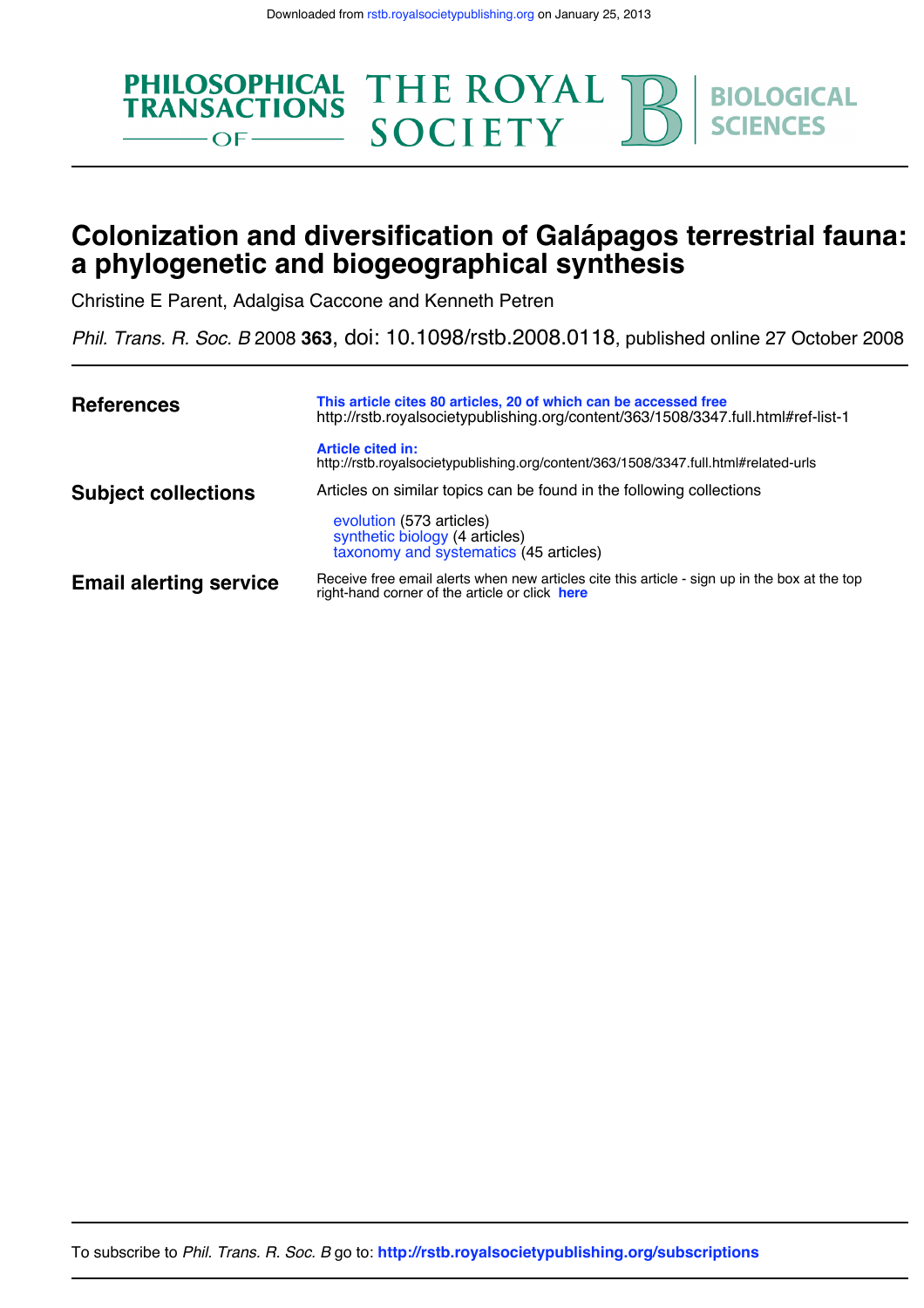

Review

# **Colonization and diversification of Galápagos** terrestrial fauna: a phylogenetic and biogeographical synthesis

Christine E. Parent<sup>1,\*</sup>, Adalgisa Caccone<sup>2,3</sup> and Kenneth Petren<sup>4</sup>

 ${}^{1}$ Department of Biological Sciences, Simon Fraser University, 8888 University Drive, Burnaby, Canada BC V5A 1S6<br><sup>2</sup>Department of Ecology and Evolutionary Biology, and <sup>3</sup>Yale Institute of Biospheric Studies, Yale University,

New Haven, CT 06520-8106, USA<br><sup>4</sup>Department of Biological Sciences, University of Cincinnati, Cincinnati, OH 45221-0006, USA

Remote oceanic islands have long been recognized as natural models for the study of evolutionary processes involved in diversification. Their remoteness provides opportunities for isolation and divergence of populations, which make islands remarkable settings for the study of diversification. Groups of islands may share a relatively similar geological history and comparable climate, but their inhabitants experience subtly different environments and have distinct evolutionary histories, offering the potential for comparative studies. A range of organisms have colonized the Galápagos Islands, and various lineages have radiated throughout the archipelago to form unique assemblages. This review pays particular attention to molecular phylogenetic studies of Galápagos terrestrial fauna. We find that most of the Gala´pagos terrestrial fauna have diversified in parallel to the geological formation of the islands. Lineages have occasionally diversified within islands, and the clearest cases occur in taxa with very low vagility and on large islands with diverse habitats. Ecology and habitat specialization appear to be critical in speciation both within and between islands. Although the number of phylogenetic studies is continuously increasing, studies of natural history, ecology, evolution and behaviour are essential to completely reveal how diversification proceeded on these islands.

Keywords: adaptive radiation; diversification; evolution; phylogeny; phylogeography; speciation

The distribution of the tenants of this archipelago would not be nearly so wonderful, if, for instance, one island had a mocking-thrush, and a second island some other quite distinct genus [...]. But it is the circumstance, that several of the islands possess their own species of the tortoise, mocking-thrush, finches, and numerous plants, these species having the same general habits, occupying analogous situations, and obviously filling the same place in the natural economy of this archipelago, that strikes me with wonder.

([Darwin 1845\)](#page-13-0)

# 1. INTRODUCTION

Islands have always attracted professional and amateur students of biology alike. By their very nature, islands are biologically simpler than continental regions and therefore provide ideal geographical and historical settings for the study of colonization and diversification of species. If the timing of their geological formation is known, such study can be conducted within a defined time frame. Moreover, if an island is part of an archipelago, then each island represents a replicate

\* Author for correspondence (cparent@sfu.ca).

natural experiment and therefore provides increased statistical power to test ideas related to patterns observed and processes inferred about diversification.

The Galápagos archipelago occupies a unique position in the history of evolutionary studies, mainly owing to its importance as a conceptual landmark ([Darwin 1859](#page-13-0)) and because it continues to shape our understanding of evolutionary biology [\(Grant & Grant](#page-13-0) [2008\)](#page-13-0). Notwithstanding its tropical climate, the Galápagos archipelago has been the stage of surprisingly few animal diversifications compared with other Pacific tropical island groups. With only one known exception, evolutionary radiations on Galápagos comprise fewer than 20 species, and include mainly lineages of land birds, reptiles and terrestrial invertebrates. Among vertebrates, the absence of amphibians and the virtual absence of mammals are particularly striking and nearly unique among terrestrial island ecosystems.

The goal of this review is threefold. It is (i) to review literature on Galápagos animal groups that have speciated on the island, (ii) to synthesize the available evidence in light of classic hypotheses related to colonization and diversification on islands, and (iii) to suggest future avenues in the study of Galápagos faunal diversification and how they can be used to aid in conservation efforts.

One contribution of 15 to a Theme Issue 'Evolution on Pacific islands: Darwin's legacy'.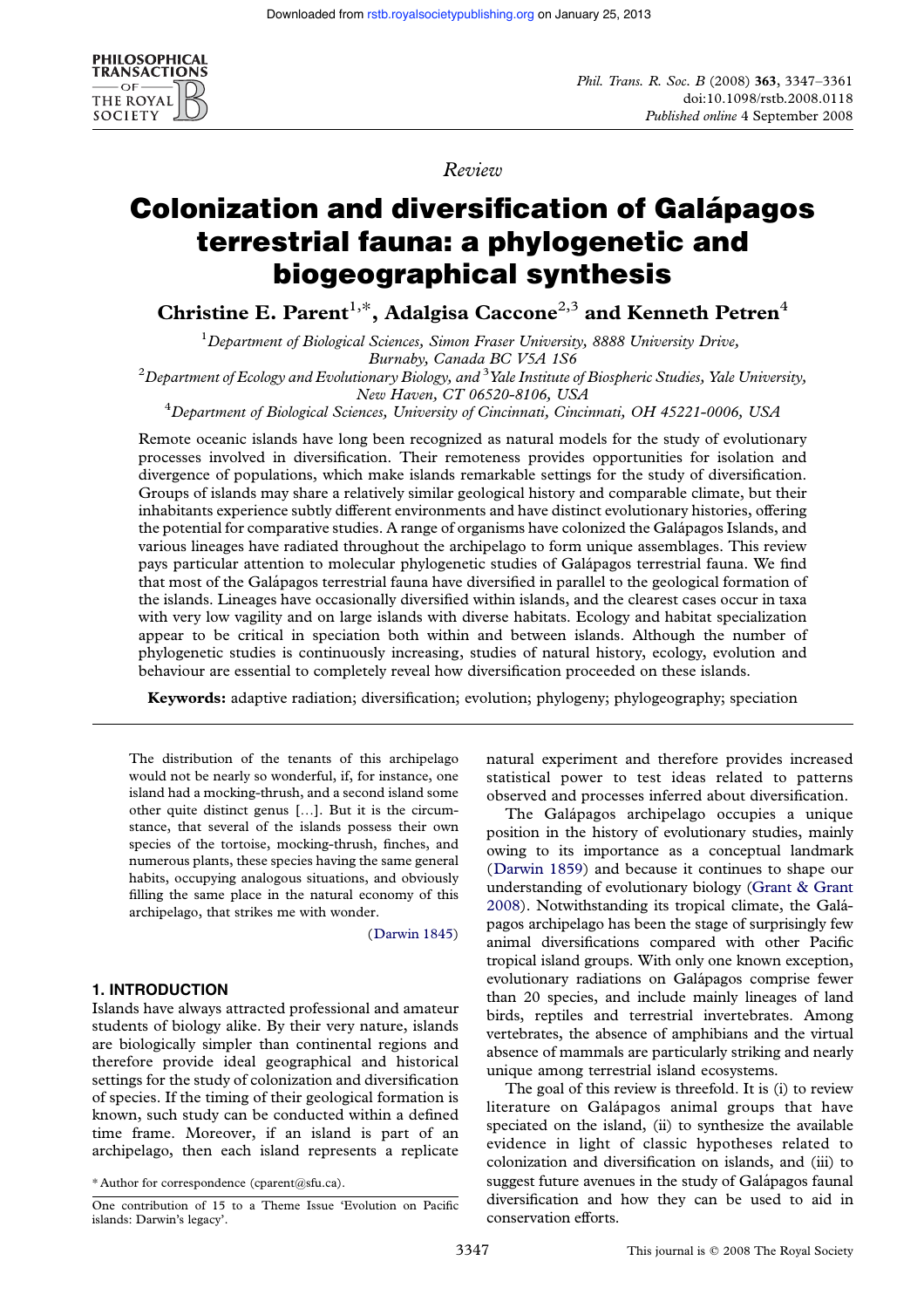# 2. THE GALAPAGOS ARCHIPELAGO

# (a) Geographical setting

The Galápagos Islands are located in the Pacific Ocean, approximately 960 km west of the South American coast, straddling the equator at the 90th meridian west (figure  $1a$ ). The Galápagos archipelago is composed of 13 major islands larger than 10 km<sup>2</sup> , 6 smaller islands, over 40 islets with official names and many smaller unnamed islets and rocks, for a total of approximately 8000 km<sup>2</sup> of land spread over  $45000 \text{ km}^2$  of water (Snell [et al.](#page-14-0) 1996). Of these islands, Isabela is the largest (more than the total area of all the other islands combined) with an area of  $4588 \text{ km}^2$  and the highest, with a maximum elevation of just over 1700 m. Isabela is formed by six volcanoes that are interconnected mostly by barren lava flows, which may represent a geographical barrier to dispersal analogous to open water for terrestrial animal species with low dispersal capacity such as flightless terrestrial invertebrates.

### (b) Geological history

The Galápagos Islands are a young, oceanic and volcanic archipelago. Their geological history is rela-tively well understood ([Nordlie 1973;](#page-14-0) [Swanson](#page-15-0) et al. [1974](#page-15-0); [Bailey 1976](#page-12-0); [Cox 1983;](#page-12-0) [Hall 1983](#page-13-0); [White](#page-15-0) et al. [1993;](#page-15-0) [Geist 1996\)](#page-13-0), with individual islands being formed as the Nazca plate moved over a hot spot. However, in contrast to the roughly linear arrangement by age of the Hawaiian Islands ([Price & Clague 2002\)](#page-14-0), the Gala´pagos Islands are clustered into groups of similar age ([White](#page-15-0) et al. 1993). The age of the islands increases moving eastward along the plate, with the oldest islands located towards the southeast of the archipelago. K–Ar age determinations and marine fossils indicate a maximum age of the oldest land of the order of 3 Ma, whereas geological plate motion models set a maximum age of emergence around 4 Ma, depending on the velocity of the Nazca plate ([Hickman & Lipps 1985](#page-13-0); [White](#page-15-0) et al. 1993; [Geist](#page-13-0) [1996;](#page-13-0) D. Geist 2005–2008, unpublished data; [figure 1](#page-3-0)a). The discovery of drowned seamounts east of San Cristobal extends the time the Galápagos have been available for colonization to at least 14 Ma ([Werner](#page-15-0) et al. [1999\)](#page-15-0). However, the history of island production over this hot spot could extend back 80–90 Ma, which is the estimated age of the birth of the Galápagos hot spot [\(Christie](#page-12-0) et al. 1992; [Hoernle](#page-13-0) et al. 2002).

#### (c) Biogeography and ecology

The climate of the Galápagos Islands is unusually dry for the tropics and has marked seasonality. Since the archipelago is so isolated, ocean and wind currents mostly influence its climate. There are two main seasons: the warm season, typically January through May, and the cool season from June to December. The warm season is caused by warm ocean currents sweeping southward from the direction of Panama, which cause both sea and air temperatures around the islands to rise. During this time the skies are normally clear, with occasional heavy showers. During the cool season, the weather is influenced by the Humboldt Current, which brings cold water north from the Antarctic along the west coast of South America and then westward through the archipelago, which results

in cooler air temperatures. During the cool season, the skies are usually overcast, but with little precipitation in the lowlands. However, many parts of the highlands are constantly wet at this time owing to a mixture of light rain and mist. The higher islands have increasingly more rain at progressively higher elevations and a humid forest zone exists at 300–600 m on their windward (eastern) sides. Precipitation is variable in occurrence and quantity, even in the wet season. The direction of the wind and oceanic currents changes in response to a seasonal north–south shift in the Intertropical Convergence Zone (ICZ). On an irregular basis, but typically once every 3–6 years [\(Allan](#page-12-0) et al. 1996), this change in direction becomes more dramatic and warmer and wetter seasons occur with potentially 10 times more than the normal annual rainfall (referred to as El Niño events). In the cool season during these years, the ICZ moves greatly to the north of the islands, and the archipelago falls under the influence of the cool, dry wind and cool ocean currents (termed La Niña events). These cyclic changes in climate can have a pronoun-ced effect on Galápagos vegetation ([McMullen 1999\)](#page-14-0) and fauna [\(Grant & Grant 1993;](#page-13-0) [Grant](#page-13-0) et al. 2004; [Steinfartz](#page-15-0) et al. 2007).

Vegetation on Galápagos can be separated into six (or seven) altitudinal zones [\(Wiggins & Porter 1971;](#page-15-0) [van der Werff 1979](#page-15-0)) and the plant species composition of each zone is a reflection of the humidity level of the zone, with moisture level increasing with elevation ([McMullen 1999\)](#page-14-0). The Galápagos flora comprises 749 angiosperm species, of which 216 are endemic to the archipelago (just under 30%), and 7 of the 192 genera of flowering plants listed by [McMullen \(1999\)](#page-14-0) are endemic to the islands.

#### (d) Endemism and diversification

Like that of many other isolated oceanic islands, the Galápagos fauna is impoverished and taxonomically unbalanced when compared with Neotropical source areas. Owing to their isolation and arid climate, the Galápagos Islands have been successfully colonized by only a subset of the diverse flora and fauna of the closest continent. Some lineages that have colonized the Galápagos archipelago have not differentiated from their continental ancestor (and thus are considered native) or have differentiated without radiating into multiple lineages. Both of these scenarios apply to all sea birds, more than one-third of land bird diversity, and the great majority of terrestrial invertebrates (Peck [2001,](#page-14-0) [2006](#page-14-0)).

Although relatively few lineages of Galápagos terrestrial fauna have diversified within the archipelago (associated with adaptation or not), the resulting species constitute a large proportion of the terrestrial vertebrate fauna of the islands [\(table 1\)](#page-4-0). Bats (two species) and rats are the only terrestrial mammals that have naturally colonized the islands, and among them only the rice rats have diversified within the archipelago with 10 recognized species (three extant) representing three lineages [\(Clark 1984\)](#page-12-0). Amphibians have not naturally colonized the islands. Seven reptile lineages have colonized the Galápagos and at least four diversified after their arrival, such that 34 of the 37 recognized reptile species are part of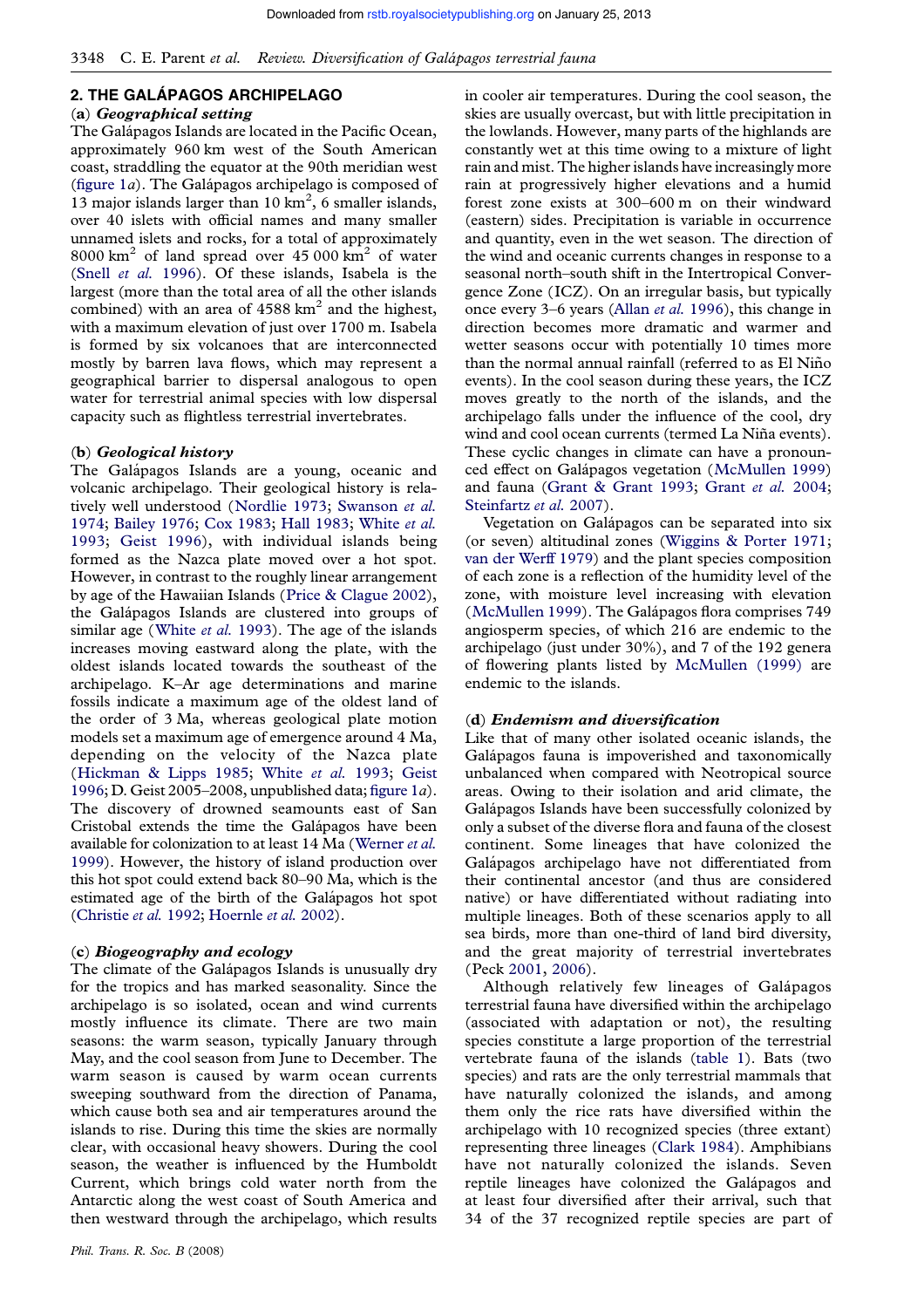

Figure 1. (a) Map of the Galápagos Islands and current hypotheses for the phylogenetic relationships of three Galápagos lineages as follows: (b) giant Galápagos tortoises, (c) terrestrial snails and (d) Darwin's finches. (a) Estimated minimum and maximum geological age for each island are in parentheses (D. Geist 2005–2008, unpublished data). Filled triangles indicate the summits of the six Isabela volcanoes. The star indicates the location of the hot spot, currently between Fernandina and volcano Cerro Azul of Isabela ([Hooft](#page-13-0) et al. 2003). (b) Bayesian tree based on mtDNA control region sequences of extant and extinct Galápagos tortoises. Extinct taxa are asterisked. Placement of the three lineages on Santa Cruz is indicated with an arrow, and the pictures exemplify their different carapace morphologies. Redrawn from [Russello](#page-14-0) et al. (2005). (c) Best maximum likelihood phylogenetic tree based on combined mtDNA COI and nDNA ITS1 sequence data. Two long branches were shortened and their actual lengths are reported in brackets below them. The snail outlines are roughly proportional to actual size. Species on older islands connect at deeper nodes, with a significant negative relationship between the depth of the clade encompassing an islands' species and the island's age. For each tree, numbers above branches are Bayesian posterior probabilities. Maximum likelihood bootstrap proportions more than 50% are given below branches for  $b$ . (d) Phylogenetic tree of Darwin's finches estimated from cytochrome b sequences and neighbour joining [\(Petren](#page-14-0) et al. 2005). There is significant genetic structure and paraphyly among populations of sharp-beaked ground finches and warbler finches, but lack of resolution among the phenotypically distinct species of ground finches and tree finches. Photographs are proportional to actual size.

<span id="page-3-0"></span>multispecies lineages. Of the 30 land bird species, 25 are endemic and 60% of the endemic species belong to two lineages that have speciated within the archipelago: Darwin's finches (14 species) and Galápagos mockingbirds (4 species). By contrast, the Galápagos Islands have approximately 1500 species of native insects of which only approximately 47% are

endemic. Very few terrestrial insect lineages have led to multiple species: only approximately 5% of the approximately 1000 insect genera that have successfully colonized the islands have diversified ([Peck 2006\)](#page-14-0) and those that have diversified have given rise to lineages of 20 species or fewer. With 71 described species, the radiation of Galápagos bulimulid land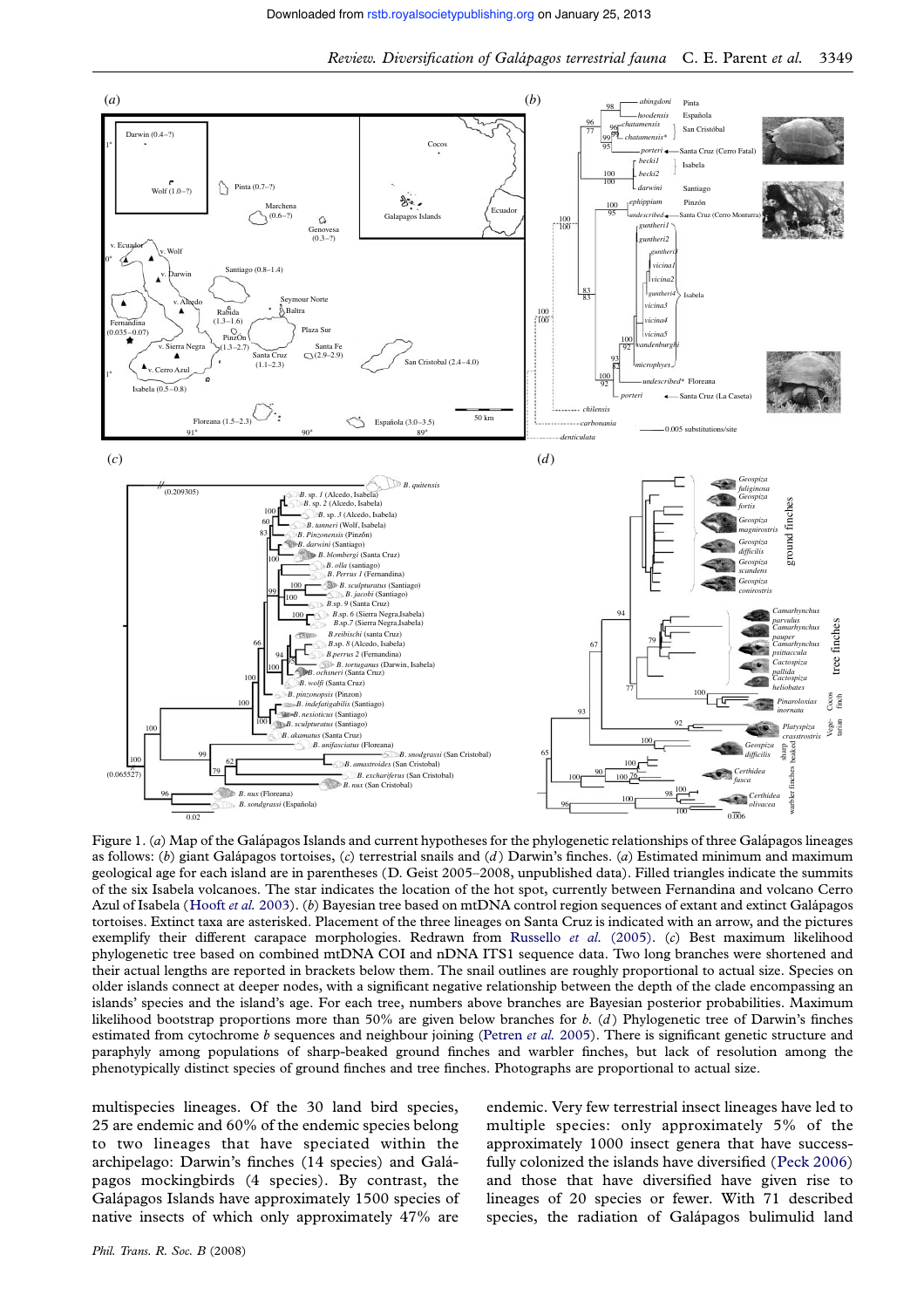Table 1. Species diversity of Galápagos terrestrial animals. (For each group, the numbers of native species in the following categories are given: undifferentiated from non-Galápagos relatives (indigenous): differentiated from a non-Galápagos relative but have not diversified within Galápagos (single-species endemic); diversified within Galápagos (multiple-species endemics with number of independent within-Galápagos lineages in parentheses); and total recognized native species. Numbers are not available for all terrestrial invertebrate groups; only data for beetles and land snails are reported.)

| taxonomic group | indigenous | single-species endemic | multiple-species endemic<br>(number of lineages) | total |  |
|-----------------|------------|------------------------|--------------------------------------------------|-------|--|
| mammals         |            |                        | 10(1)                                            | 12    |  |
| land birds      |            |                        | 18(2)                                            | 30    |  |
| reptiles        |            |                        | 36(5)                                            | 41    |  |
| beetles         | 108        | 108                    | 164(42)                                          | 380   |  |
| land snails     |            |                        | 82(5)                                            | 87    |  |

snails is the most spectacular in the fauna in terms of species number ([Chambers 1991](#page-12-0); [Parent & Crespi](#page-14-0) [2006](#page-14-0)). None of the other nine land snail genera that have colonized the islands have diversified into more than four species [\(Smith 1966\)](#page-14-0) and preliminary phylogenetic evidence suggests that the four species of the genus Succinea are descendants of at least two independent colonizations (B. S. Holland 2008, personal communication). [Table 2](#page-5-0) summarizes the withinarchipelago diversification of Galápagos terrestrial fauna, and in the following sections we will describe the main diversification patterns.

# 3. ORIGINS AND AGE OF GALAPAGOS FAUNA

#### (a) Origin of the fauna

The terrestrial Galápagos fauna that has diversified on the islands generally has close relatives on the South American continent. This is the case for Galápagos tortoises, which are closely related to the smaller bodied Geochelone chilensis, or Chaco tortoise, from South America [\(Caccone](#page-12-0) et al. 1999). The diversity of Galápagos lava lizards (Microlophus spp.) is the result of two independent colonizations, both from the west coast of South America ([Wright 1983;](#page-15-0) [Kizirian](#page-13-0) et al. [2004](#page-13-0); [Benavides](#page-12-0) et al. 2007). Likewise, [Wright \(1983\)](#page-15-0) suggested that the leaf-toed gecko (Phyllodactylus) diversity stems from more than one colonization from South America; however, this suggestion has not been tested with phylogenetic analyses including possible mainland relatives.

<span id="page-4-0"></span>The two land bird lineages that have diversified on Galápagos do not necessarily bear a strong relationship to relatives on the adjacent Ecuadorian mainland: Darwin's finches appear to be most closely related to grassquits (Tiaris) and their allies, a group with a wide distribution throughout Central and South America that has undergone a similar radiation in the Caribbean [\(Sato](#page-14-0) et al. [2001](#page-14-0); [Burns](#page-12-0) et al. 2002). The closest living relatives of Gala´pagos mockingbirds appear to be those currently found in North America, northern South America and the Caribbean, rather than the geographically nearest species in continental Ecuador [\(Arbogast](#page-12-0) et al. 2006). The endemic subspecies of the yellow warbler (Dendroica petechia aureola) probably migrated from Latin America, not North America, but it shows little evidence of divergence within Galápagos (Browne et al. [submitted\)](#page-12-0). Several other taxa in Galápagos (e.g. flamingos, isopods, snakes, moths) show biogeographical affinities

with populations in the Caribbean ([Thornton 1971;](#page-15-0) [Grehan 2001\)](#page-13-0); but these proposed affinities have not been tested with molecular phylogenetic analyses.

The geographical origin of very few terrestrial invertebrate groups has been inferred with certainty. This gap in our knowledge is mostly because few detailed data exist on the continental distributions of possible sister species of Galápagos endemics. [Schmitz](#page-14-0) et al. [\(2007\)](#page-14-0) suggested that the source of the Galápagos microlepidopteran genus Galagete is probably coastal South America, but this remains to be tested. Likewise, based on morphological affinities, Galápagos bulimulid snails seem to be most closely related to continental South American bulimulids [\(Breure 1979](#page-12-0)). One must be cautious though, as the South American fauna is rather poorly known, especially the invertebrate fauna, and it is possible that sister clades of Galápagos lineages have recently become extinct, undergone range shifts or simply have yet to be identified. A striking example of this lack of knowledge is the genus of flightless beetles *Stomion*, whose non-Galápagos closest relative is unknown ([Finston & Peck 2004\)](#page-13-0).

### (b) Age of the fauna

Colonization events have occurred over the last 3–4 Ma during the existence of the present islands, and might have happened earlier when now sunken islands were above sea level. The presence of several drowned seamounts on the Carnegie Ridge east of the Galápagos [\(Christie](#page-12-0) et al. 1992) suggests that earlier volcanic islands may have served as stepping stones for colonization by some of the terrestrial fauna. Because divergence times estimated directly from molecular data require independent calibration, all current dating methods require that specific assumptions be made before inferring any divergence time. These assumptions typically are related either to rates of molecular evolution (molecular clock hypothesis, local clocks models) or both rates and times (penalized likelihood, Bayesian methods). Among the few Galápagos taxa for which such estimations have been attempted, the divergence time between the mainland ancestor and island relatives seems in some cases to be older than the age of the existing emerged islands. The divergence between G. chilensis and the Galápagos tortoise lineage probably occurred 6–12 Ma, before the origin of the oldest extant Galápagos island ([Caccone](#page-12-0) et al. 1999). However, the closest extant relative does not necessarily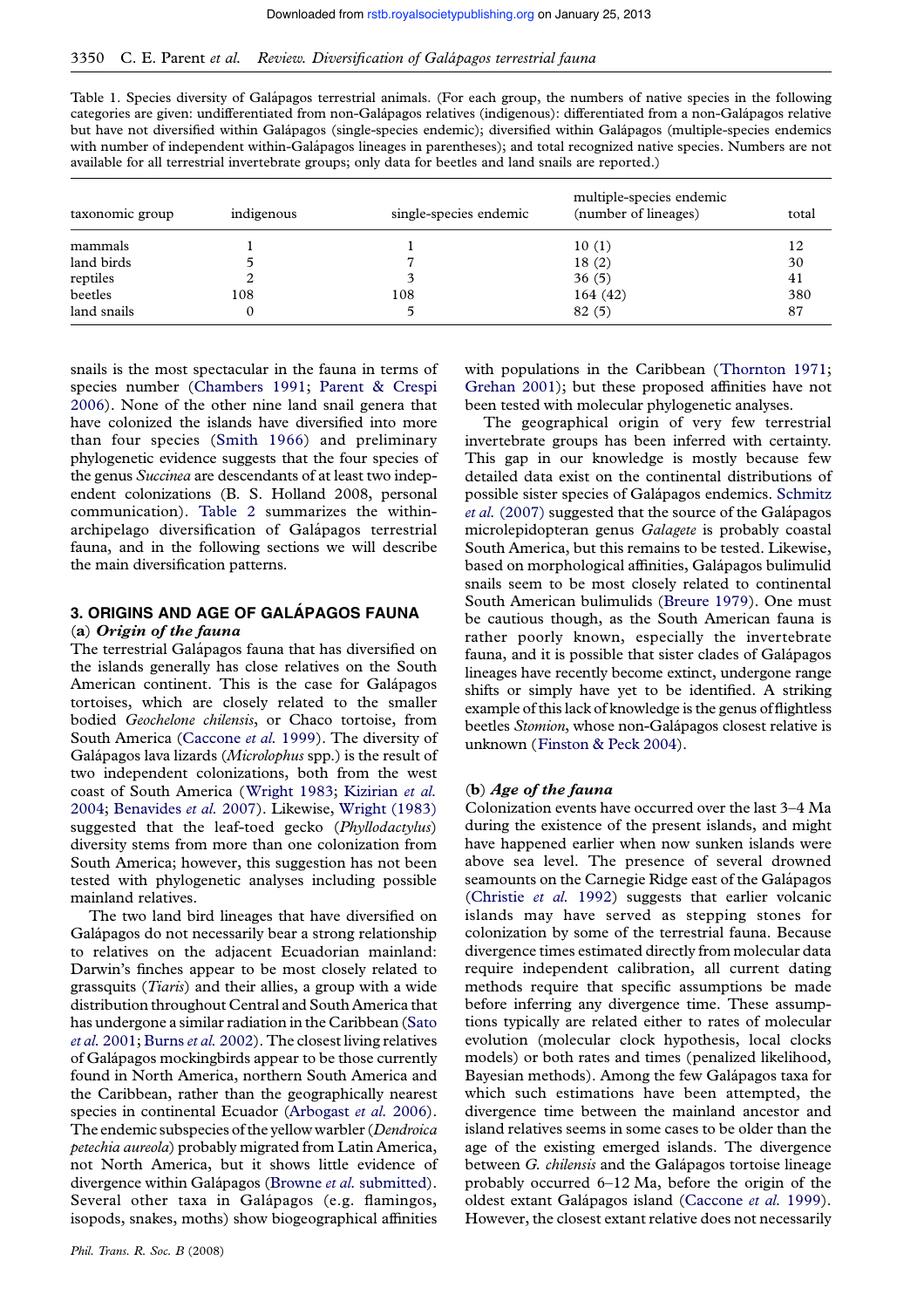Table 2. Summary of diversification of the terrestrial fauna of Galápagos, with the number of species per lineage that evolved on the archipelago, number of colonizing species from which they evolved, their probable geographical origin, as well as molecular estimates (millions of years) of the initial divergence within the lineage and the temporal window of divergence from their ancestor, whether a lineage follows the progression rule pattern (see text), whether multiple species are found within an island or volcano or whether there is evidence that the lineage is an adaptive radiation. (For invertebrates, only lineages with 10 species or more are listed.)

<span id="page-5-0"></span>

| class    | taxa                                                                            | number of<br>species or<br>subspecies | phylogeny<br>available? | number of<br>colonization<br>events | geographical<br>origin                  | time of initial<br>divergence<br>within<br>Galápagos<br>(Ma) | divergence<br>time with<br>closest extant<br>lineage (Ma)            | progression<br>rule? | multiple<br>species per<br>island or<br>volcano? | adaptive<br>radiation? source |                                                                                                                                                                                                                                  |
|----------|---------------------------------------------------------------------------------|---------------------------------------|-------------------------|-------------------------------------|-----------------------------------------|--------------------------------------------------------------|----------------------------------------------------------------------|----------------------|--------------------------------------------------|-------------------------------|----------------------------------------------------------------------------------------------------------------------------------------------------------------------------------------------------------------------------------|
| Mammalia | rice rats<br>(Oryzomys,<br>Nesoryzomys,<br>Megaoryzomys)                        | at least 8                            | no                      | 3?                                  | North, Central,<br>and South<br>America | $\cdot$                                                      | ?                                                                    | 3                    | on Santa Cruz, no<br>Isabela and<br>Fernandina   |                               | Clark (1984)                                                                                                                                                                                                                     |
| Reptilia | Galápagos<br>giant tortoise<br>(Geochelone nigra)                               | 15(11)<br>extant)                     | yes                     | $\mathbf{1}$                        | South America                           | $1.5 - 2.0$                                                  | $6.0 - 12.0$                                                         | yes                  | on Santa Cruz may be<br>and Isabela              |                               | Caccone et al.<br>(1999, 2002),<br>Beheregaray<br>et al. (2004),<br>Russello et al.<br>$(2005)$ and<br>Ciofi et al. (2006)                                                                                                       |
|          | lava lizards<br>(Microlophus)                                                   | 9                                     | yes                     | 2                                   | South America                           | $1.4^{#}$                                                    | $10.2^*$<br>$2.0 - 2.7$ <sup>#,a</sup><br>$3.6 - 4.0$ <sup>#,b</sup> | yes                  | no, one<br>island and<br>one species             | no                            | Wright (1983),<br>Lopez et al. (1992)<br>#Benavides et al.<br>(2007)                                                                                                                                                             |
|          | snakes (Philodryas,<br>Alsophis)                                                | 3                                     | no                      | 3?                                  | South America<br>and Caribbean          | $\cdot$                                                      | P                                                                    | 3                    | yes                                              | ?                             | Thomas (1997) and<br>Grehan (2001)                                                                                                                                                                                               |
|          | leaf-toed geckos<br>(Phyllodactylus)                                            | 6                                     | yes                     | 3?                                  | South America                           | $\cdot$                                                      | 8.9                                                                  | yes                  | on San<br>Cristóbal<br>only                      | no                            | Wright (1983)                                                                                                                                                                                                                    |
|          | marine<br>(Amblyrhynchus<br>cristatus) and<br>land (Conolophus<br>spp.) iguanas | 1 (marine)<br>$2$ (land)              | ves                     | 1 <sup>5</sup>                      | South America                           | >10                                                          | $\lt2$                                                               | yes                  | land iguana:<br>on V. Wolf<br>(Isabela)          | may be                        | Wyles & Sarich<br>(1983),<br>Rassmann (1997),<br>S. Glaberman et al.<br>2005-2008<br>(unpublished data),<br>G. Gentile, et al.<br>2005-2008<br>(unpublished data)<br>and S. Steinfartz<br>et al. 2005-2008<br>(unpublished data) |

Review.

Diversification

of Gala´pagos

terrestrial

fauna

C.

E. Parent

et al.

3351

(Continued.)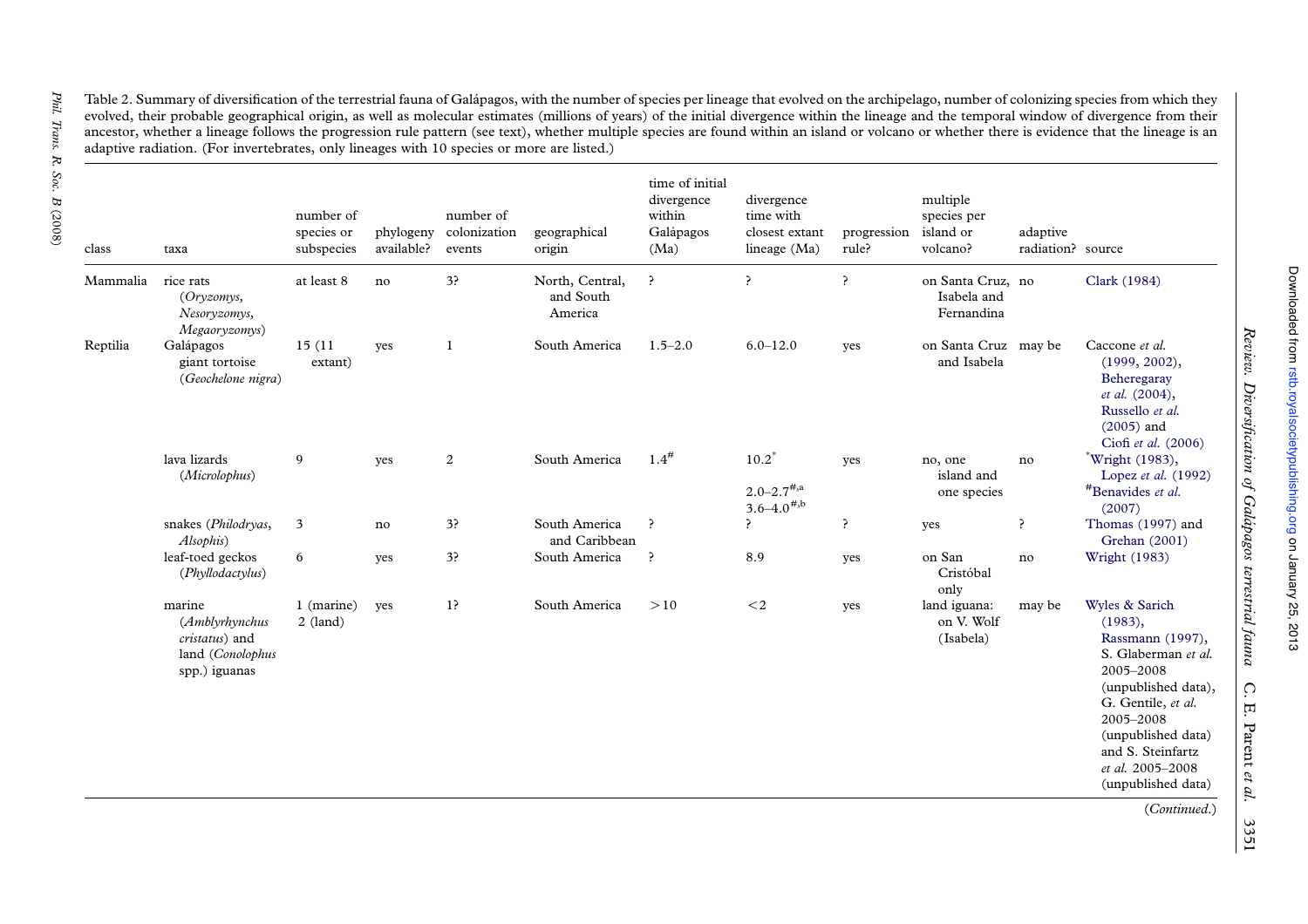| Table 2. (Continued.) |  |
|-----------------------|--|
|-----------------------|--|

| class                | taxa                                                                          | number of<br>species or<br>subspecies | phylogeny<br>available?                              | number of<br>colonization<br>events | geographical<br>origin      | time of initial<br>divergence<br>within<br>Galápagos<br>(Ma) | divergence<br>time with<br>closest extant<br>lineage (Ma) | progression<br>rule? | multiple<br>species per<br>island or<br>volcano? | adaptive<br>radiation? source |                                                                           |
|----------------------|-------------------------------------------------------------------------------|---------------------------------------|------------------------------------------------------|-------------------------------------|-----------------------------|--------------------------------------------------------------|-----------------------------------------------------------|----------------------|--------------------------------------------------|-------------------------------|---------------------------------------------------------------------------|
| Aves                 | Darwin's finches<br>(Geospiza,<br>Camarhynchus,<br>Cactospiza,<br>Platyspiza, | 14                                    | yes                                                  | $\mathbf{1}$                        | South America/<br>Caribbean | 1.6                                                          | $2.0 - 2.3$                                               | no                   | yes                                              | yes                           | Sato et al. (2001),<br>Burns et al. (2002)<br>and Petren et al.<br>(2005) |
|                      | Certhidea)                                                                    |                                       |                                                      |                                     | North America/              | $\cdot$                                                      | $0.6 - 5.5$                                               |                      |                                                  |                               |                                                                           |
|                      | mockingbirds<br>(Nesomimus)                                                   | $\bf{4}$                              | yes                                                  | $\mathbf{1}$                        | Caribbean                   |                                                              |                                                           | yes                  | no                                               | no                            | Arbogast et al. (2006)                                                    |
| Insecta              | Galagete<br>microlepidoptera                                                  | 12                                    | yes                                                  | $\mathbf{1}$                        | South America               | $2.9 - 3.7$                                                  | 3                                                         | no                   | yes                                              | no                            | Schmitz et al. (2007)                                                     |
|                      | Galapaganus<br>weevils                                                        | 10                                    | yes                                                  | $\mathbf{1}$                        | South America               | $10.7 - 12.1$                                                | 7.2                                                       | no                   | yes                                              | no                            | Sequeira et al. (2000)                                                    |
|                      | Stomion darklings                                                             | 12                                    | yes                                                  | $\mathbf{1}$                        | 3.                          | 3                                                            | 3                                                         | ?                    | yes                                              | no                            | Finston & Peck<br>(1997, 2004)                                            |
|                      | Ammophorus                                                                    | 12                                    | no                                                   | 2?                                  | South America               | ?                                                            | 3                                                         | ?                    | yes                                              | P                             | Peck (2006)                                                               |
|                      | Philatis                                                                      | 20                                    | no                                                   | $\mathbf{1}$                        | South America?              | $\rightarrow$                                                | ?                                                         | ?                    | yes                                              | P                             | Peck (2001)                                                               |
|                      | Scaphytopius                                                                  | 17                                    | no                                                   | 2?                                  | P                           |                                                              | $\overline{ }$                                            | $\mathop{?}$         | yes                                              | Ç                             | Peck (2001)                                                               |
|                      | Oliarus                                                                       | 12                                    | no                                                   | $\mathbf{1}$                        | ς                           |                                                              | $\overline{?}$                                            | ?                    | yes                                              | Ç                             | Peck (2001)                                                               |
|                      | Pterostichus                                                                  | 12                                    | no                                                   | 2?                                  | South America?              | $\overline{\phantom{0}}$                                     | ?                                                         |                      |                                                  | ζ                             | Desender et al. (1992)<br>and Peck (2006)                                 |
|                      | Dagbertus                                                                     | ?                                     | on Santa<br>Cruz,<br>San-<br>tiago<br>and<br>Isabela | 5                                   | $\cdot$                     | $\rightarrow$                                                | $\cdot$                                                   |                      |                                                  | ?                             | Peck (2001)                                                               |
|                      | Blapstinus                                                                    | ?                                     | yes                                                  | 3?                                  | South America?              | 3                                                            | 3                                                         |                      |                                                  | ʻ.                            | Peck (2006)                                                               |
| Gastropoda Bulimulus | land snails                                                                   | $\geq$                                | yes                                                  | $\mathbf{1}$                        | South America               | $\geq$                                                       | $\cdot$                                                   |                      |                                                  | yes                           | Breure (1979) and<br>Parent & Crespi<br>(2006)                            |
|                      |                                                                               | yes                                   | yes                                                  |                                     |                             |                                                              |                                                           |                      |                                                  |                               |                                                                           |

<sup>a</sup>Microlophus 'Eastern radiation'.<br><sup>b</sup>Microlophus 'Western Radiation'.

3352

ີດ.<br>. E.

Parent

et al.

Review.

Diversification

of Gala´pagos

terrestrial

fauna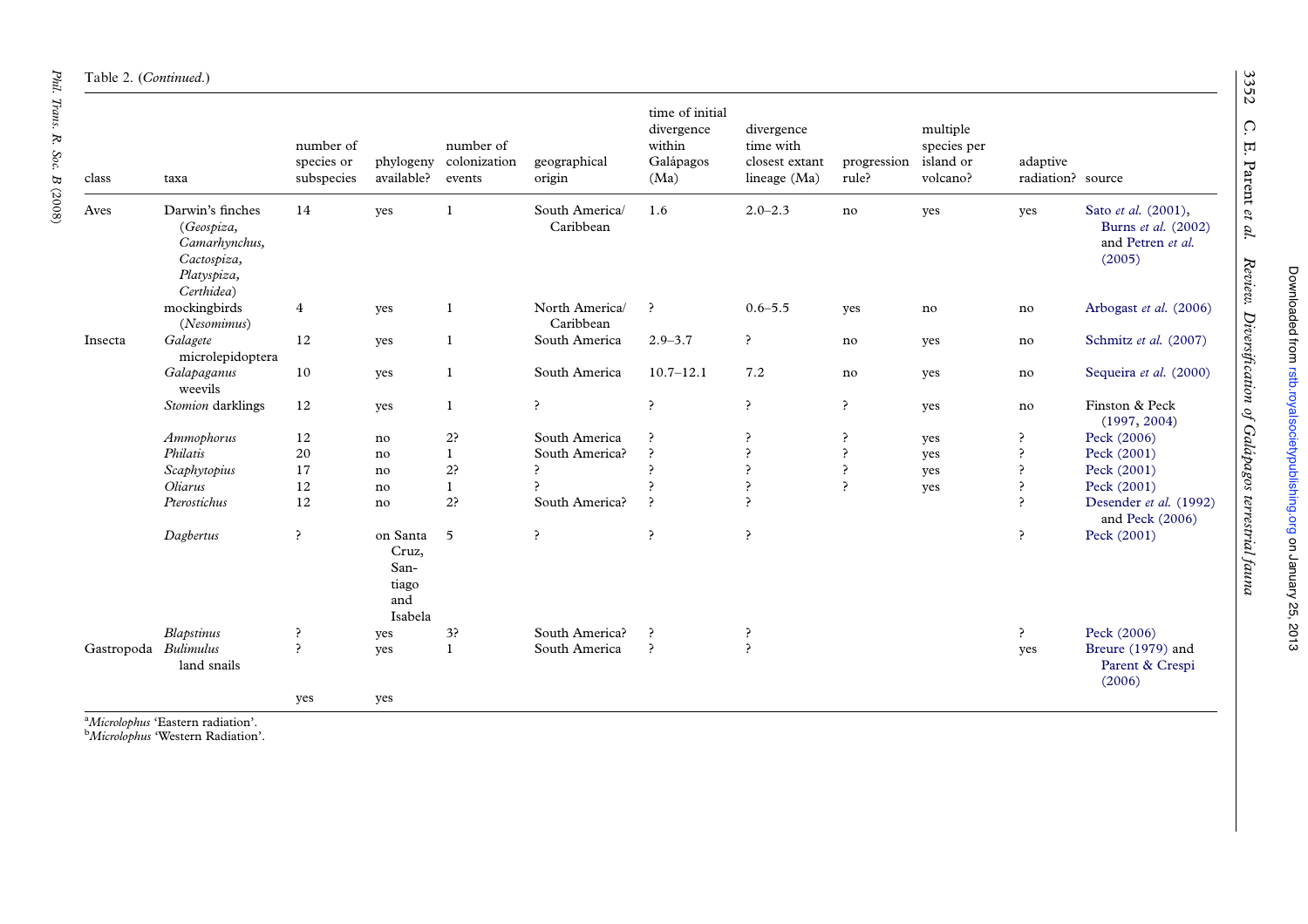represent the direct ancestor, which could have been, and perhaps was, a now extinct lineage of mainland giant tortoises. Thus, the date of the oldest divergence within the Galápagos lineage probably provides a more accurate estimate of the minimum time since colonization. The oldest node within the Galápagos tortoise radiation is a little more recent than the oldest islands and the molecular divergence time for the southern Isabela clade is less than 500 000 years, which agrees with estimates of the island's age ([Naumann & Geist 2000](#page-14-0); [Caccone](#page-12-0) et al. 2002; Beheregaray et al. [2003](#page-12-0)b, [2004](#page-12-0)).

Data from cytochrome *b* mitochondrial DNA (mtDNA) sequences indicate a time for the divergence of the land and marine iguana lineages of less than 10 Ma ([Rassmann](#page-14-0) et al. 1997), which precedes the origin of the emerged islands. This suggests that they first colonized the now submerged islands and then colonized the current islands as they emerged. Genetic work on both land and marine iguanas is revisiting this dating (S. Glaberman, D. Lanterbecq, S. Steinfartz, C. Marquez, K. Dion, T. Hanley, A. Caccone 2005– 2008, unpublished data; G. Gentile, M. Milinkovitch, A. Fabiani, C. Marquez, H. L. Snell, H. M. Snell & W. Tapia 2005–2008, unpublished data), which was based on an overall mtDNA rate of  $2\% \text{ Myr}^{-1}$ extrapolated from bovid data.

Colonization of the Galápagos by ancestors of Darwin's finches has been estimated at 1.6–2.3 Ma (Sato [et al.](#page-14-0) 2001), well within the age of the present islands.

Galapaganus beetles are estimated to have diverged from their closest living, mainland relative over 7 Ma, based on both an intrinsic [\(Sequeira](#page-14-0) et al. 2008) and extrinsic clock ([Sequeira](#page-14-0) et al. 2000). However, most DNA derived estimates of the timing of interisland colonization and within-island diversification are consistent with the geological formation of the islands [\(Sequeira](#page-14-0) et al. 2008). The earliest divergence time within the endemic Galápagos lepidopteran Galagete radiation was estimated at 3.3 Ma, within the time that the present islands were available for colonization [\(Schmitz](#page-14-0) et al. 2007).

For other Galápagos lineages, it is not possible to estimate the time of divergence from their closest relatives because there is no reliable molecular clock for the taxonomic group and/or genes in question ([Parent & Crespi 2006](#page-14-0)), or the relevant continental biota is so poorly known that their close relatives cannot be identified [\(table 2\)](#page-5-0). Another possibility is that the closest extant relative outside the archipelago does not necessarily represent the direct ancestor of the insular lineage, which could be extinct ([Emerson 2002\)](#page-13-0).

# 4. TIMING AND SEQUENCE OF COLONIZATION AND SPECIATION

The sequence of colonization and speciation within the archipelago can be inferred by comparing phylogenetic information on a lineage with the geological ages of the islands. The most commonly predicted and tested colonization scenario is a movement from old to young islands, suggesting that successful intraarchipelago colonization is more likely to occur on recently formed

islands with unoccupied niches ([Brooks & McLennan](#page-12-0) [1991\)](#page-12-0). This pattern, often referred to as the progression rule ([Wagner & Funk 1995\)](#page-15-0), has been observed in a range of lineages and island systems ([Fleischer](#page-13-0) et al. 1998; [Juan](#page-13-0) et al. [2000](#page-13-0)). On Galápagos, this implies a diversification sequence from southeast to northwest, paralleling the geological formation of the islands. The Galápagos archipelago is formed by geographical clusters of islands of similar age ([White](#page-15-0) et al. 1993) and therefore if the progression rule applies, species formation should also occur in 'clusters' and not necessarily match perfectly the sequence from old to young islands.

The historical biogeographical scenarios proposed for Galápagos endemic organisms based on phylogenetic hypotheses suggest inconsistent relationships between population diversification and island formation across lineages. The Galápagos giant tortoises lineage is among the best-studied cases of diversification on the islands, with species-level phylogenetic analyses based on multiple mtDNA markers (Caccone et al. [1999](#page-12-0), [2002\)](#page-12-0), as well as population level demographic history and population structure analyses based on both mtDNA [\(Beheregaray](#page-12-0) et al. 2004; [Russello](#page-14-0) et al. 2007a) and several microsatellite markers [\(Beheregaray](#page-12-0) et al.  $2003a,b$  $2003a,b$  $2003a,b$ ; Ciofi [et al.](#page-12-0) 2006). Although the lineage of giant tortoises does not follow a strict linear migration from older to younger islands, the species-level phylogenetic pattern uncovered from mtDNA data suggests that giant tortoises diversified approximately in parallel to island geological formation ([Caccone](#page-12-0) et al. 2002; [figure 1](#page-3-0)b). Furthermore, estimation of population-level genetic diversity, population divergence and recent demographic history of Galápagos giant tortoises based on mtDNA revealed a pattern of lineage sorting consistent with the temporal formation of the archipelago [\(Beheregaray](#page-12-0) et al. 2004). Indeed, tortoise species from older islands have exclusively endemic haplotypes that define divergent monophyletic clades, whereas taxa from younger islands (Isabela, in particular) have haplotypes shared among lineages on different volcanoes and which exhibit a recent history of coalescence [\(Beheregaray](#page-12-0) et al. 2004). One of the two lineages of Galápagos lava lizards has also diversified in concordance with the geological formation of island clusters of similar age ([Kizirian](#page-13-0) et al. 2004).

In a population genetic study of 22 populations of marine iguanas (Amblyrhynchus cristatus), [Rassmann](#page-14-0) et al. [\(1997\)](#page-14-0) found that the mtDNA cytochrome  $b$ marker had a signature of population differentiation concordant with geographical isolation of populations across the archipelago. However, data from three nuclear microsatellite loci indicated relatively high levels of gene exchange among populations (mean  $F_{ST}$ =0.1), contradicting the mtDNA pattern. This discrepancy was suggested as being due to sex-biased dispersal, with higher interpopulation dispersal in males than females ([Rassmann](#page-14-0) et al. 1997). A current analysis of the population structure of marine iguanas based on 13 microsatellite loci, however, depicts a very different picture in which most island populations represent different genetic clusters [\(Steinfartz](#page-15-0) et al. [2007](#page-15-0); S. Steinfartz, D. Lanterbecq, C. Marquez & A. Caccone 2005–2008, unpublished data). A companion analysis using mtDNA control region data reveals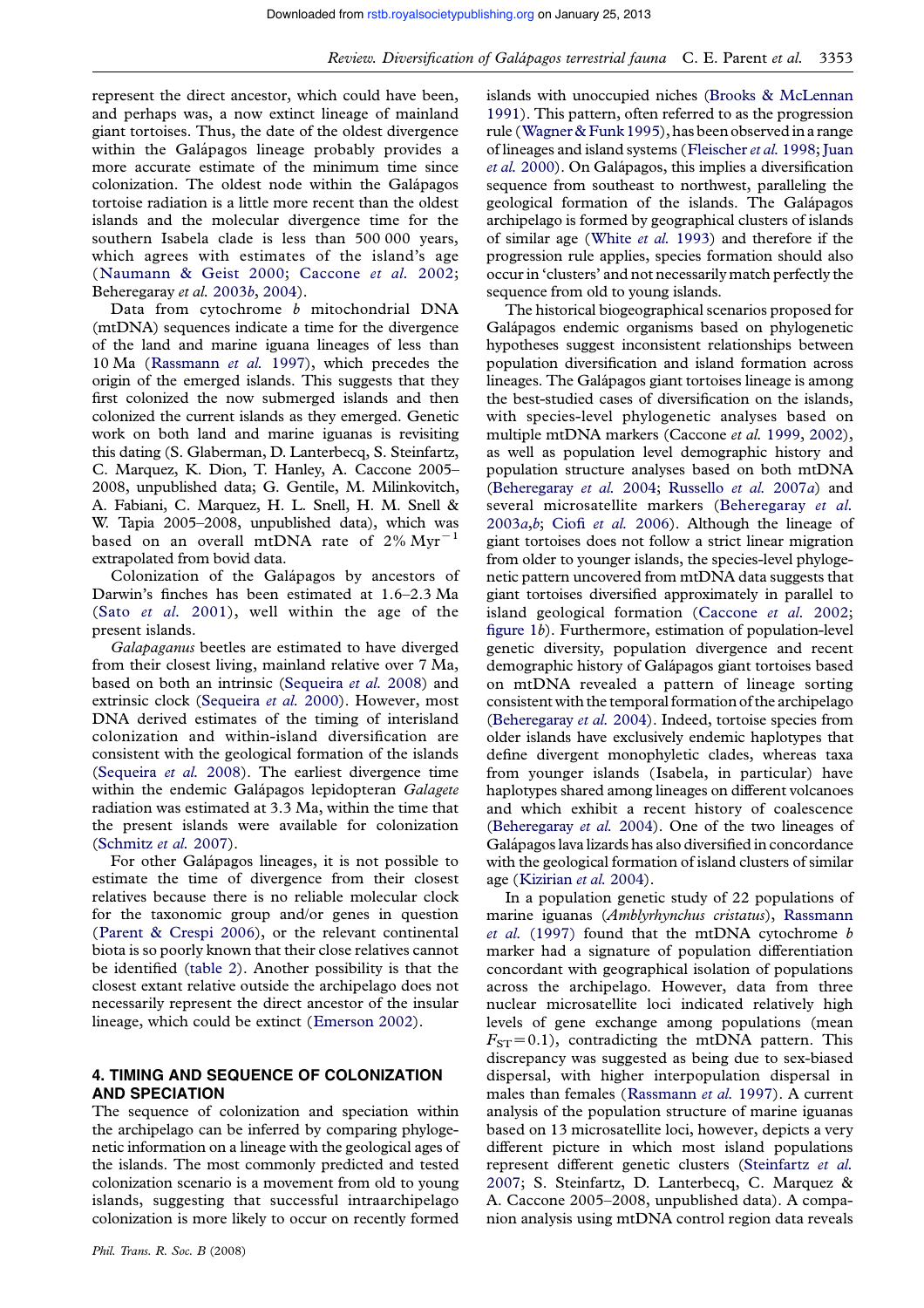three main mtDNA lineages, as follows: one on the eastern and central islands, one restricted to the northern and western islands and one that spans from east to west (S. Glaberman, D. Lanterbecq, S. Steinfartz, C. Marquez, K. Dion, T. Hanley & A. Caccone 2005–2008, unpublished data). The evolutionary relationships among these groups are unclear owing to shallow levels of divergence, as in the cytochrome *b* data. Thus, the patterns of island colonization are not as well defined as for the tortoises. It is clear, however, that the lineage occupying the northern and western regions of the archipelago is the product of a recent expansion based on a unimodal distribution of pairwise differences between individuals as well as a high abundance of lowfrequency haplotypes. This conclusion fits with the overall younger age of the western islands.

Galápagos mocking birds were inferred to follow the progression rule ([Arbogast](#page-12-0) et al. 2006). By contrast, Darwin's finches show limited evidence of diversification closely associated with the geological formation of the islands. [Grant & Grant \(2008\)](#page-13-0) suggested that the radiation of finches unfolded with an increase of types of species with change in climate and increased habitat diversity, associated with an increased number of islands. However, there is no clear evidence suggesting that the number of islands has increased through time. Nevertheless, divergence time within this lineage is not associated with the age of the islands where the species are found, perhaps a result of considerable interisland dispersal.

A progression rule pattern has been inferred for Galápagos bulimulid land snails ([Parent & Crespi 2006;](#page-14-0) figure  $1c$ ). By contrast, Galápagos flightless weevils (genus Galapaganus) do not follow the progression rule. Phylogenies based on mtDNA ([Sequeira](#page-14-0) et al. 2008) or mtDNA combined with nDNA [\(Sequeira](#page-14-0) et al. 2008) indicate that colonization and diversification in this lineage are linked to geological history in a more complex scenario. For example, Galapaganus williamsi, which occurs only on Isabela, coalesces at the deepest node of the phylogeny, while species from the oldest islands of Española and San Cristobal are shallower in the phylogenetic tree. The Microlepidoptera genus Galagete (12 species) is another example in which the progression rule fails to explain phylogeographical patterns of diversification. Species connecting at the deepest node are not found on the oldest islands and the sequence of colonization and speciation does not follow the geological formation of the islands, but rather a stochastic colonization scenario ([Schmitz](#page-14-0) et al. 2007).

In general, the diversification sequence in Galápagos terrestrial faunal groups seems to follow the progression rule, with the more vagile lineages constituting the exception (Galápagos finches, Galagete lepidopterans and Galapaganus weevils).

# 5. THE GEOGRAPHICAL MODE OF SPECIATION

In an insular context, speciation can happen between or within islands. If colonization rate between islands is high and individuals interbreed among island populations, these populations will effectively be part of the same gene pool. However, ongoing but low levels of gene flow do not constrain local adaptations of

Darwin's finch ([Petren](#page-14-0) et al. 2005) or lava lizard ([Jordan](#page-13-0) et al. 2005) populations on islets peripheral to a main island. Lineages that have recently colonized the islands might not have had the time to differentiate within the archipelago. The Galápagos hawk is thought to have diverged from its continental sister clade less than 300 000 years ago, and populations from different islands are genetically very similar ([Bollmer](#page-12-0) et al. [2006](#page-12-0)). However, mitochondrial and minisatellite data indicate a general pattern of rapid population expansion followed by genetic isolation of hawk populations, suggesting that this lineage is in the earliest stages of further divergence ([Bollmer](#page-12-0) et al. 2006). Genetic analysis of the Galápagos hawks's ischnoceran louse may shed further light on the cryptic evolutionary history of its host ([Whiteman](#page-15-0) et al. 2007).

#### (a) Speciation between islands

If colonization rate between islands is low, one would expect to find a pattern of genetic structuring among island populations, potentially leading to differentiated species that are single island endemics. [Rassmann](#page-14-0) et al. [\(1997\)](#page-14-0) initially proposed that marine iguana populations across the archipelago showed very little divergence but ongoing work suggests that most island populations have considerable levels of genetic differentiation (S. Steinfartz, D. Lanterbecq, C. Marquez & A. Caccone 2005–2008, unpublished data). Galápagos giant tortoises have diverged to form 15 taxa, 11 of which are extant. Their taxonomic status is still in flux. Some authors consider them different subspecies ([Pritchard 1996\)](#page-14-0), while others refer to them as species owing to their genetic distinctiveness ([Powell & Caccone 2006](#page-14-0); [Russello](#page-14-0)  $et \ al. 2007a$ ). Española, San Cristobal, Pinzón, Santiago and Pinta each has only one named species; San Cristobal had two distinct populations but one is now extinct ([Caccone](#page-12-0) et al. 2002; [Russello](#page-14-0) et al. [2007](#page-14-0)a). Isolation among islands has promoted speciation in the two independent lineages of lava lizards ([Kizirian](#page-13-0) et al. 2004; [Benavides](#page-12-0) et al. 2007). Using microsatellite markers, [Jordan & Snell \(2008\)](#page-13-0) have tested the hypothesis that genetic drift in isolation has caused the differentiation of Gala´pagos lava lizards on 12 islets that were probably connected to the larger island of Santa Cruz during the Late Pleistocene. They found strong genetic differentiation among island populations, a positive correlation of genetic diversity with island size, no relationship between genetic and geographical distance and a strong negative correlation between heterozygosity and measures of genetic differentiation. They concluded that overwater dispersal is rare and further differentiation of lava lizards may be prevented by island fusion during periods of lower sea level. The land iguanas (Snell et al. [1984;](#page-14-0) [Rassmann 1997](#page-14-0)) and the mocking birds ([Arbogast](#page-12-0) et al. 2006) also have at most one species per island, but the relative contributions ofselection and drift to differentiation remain unclear. Recent work on the two Galápagos land iguanas, Conolophus subcristatus and Conolophus pallidus (G. Gentile, M. Milinkovitch, A. Fabiani, C. Marquez, H. L. Snell, H. M. Snell & W. Tapia 2008–2008, unpublished data), based on mtDNA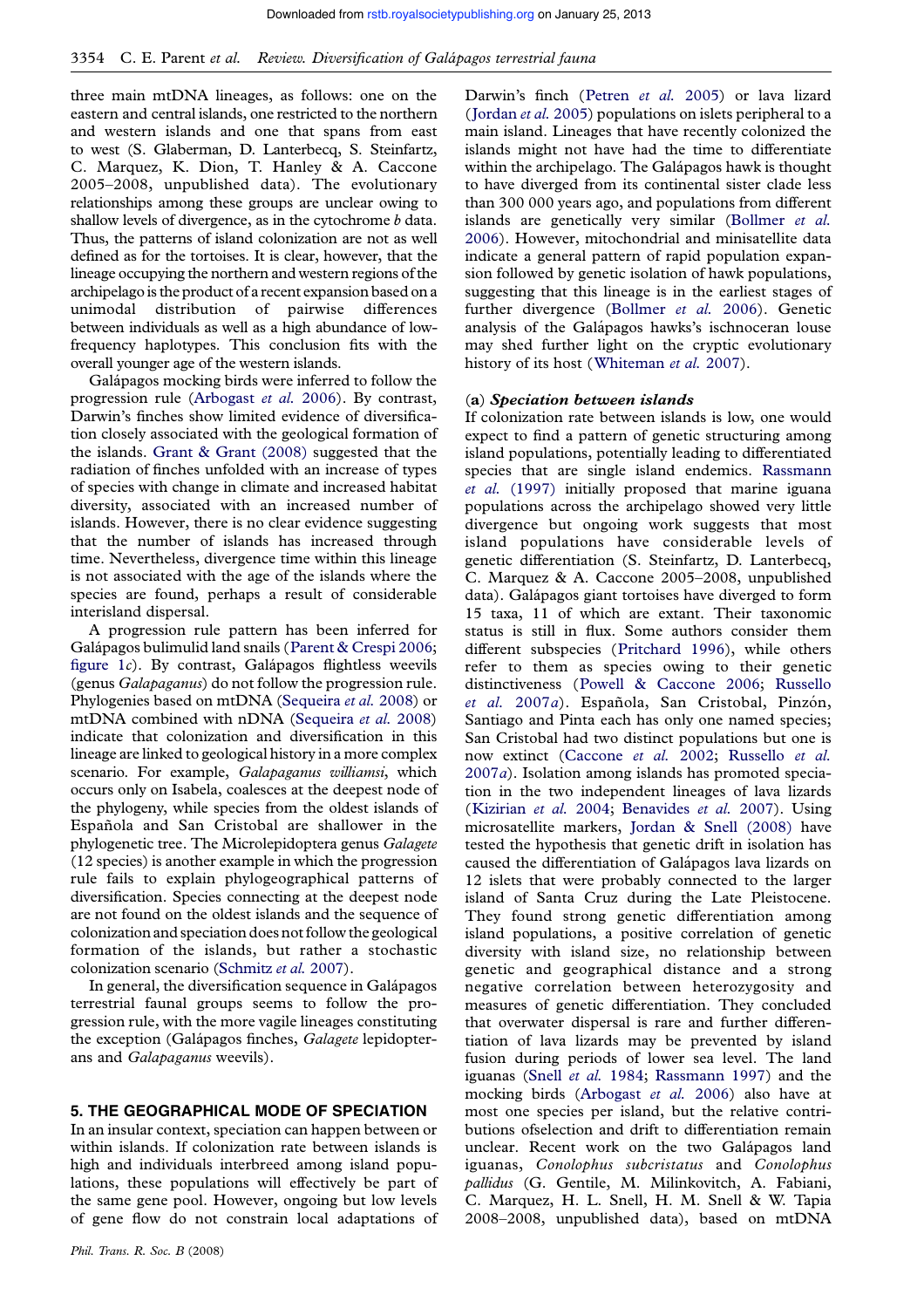sequence data, confirms the genetic discontinuities between the populations of C. subcristatus from the western (Fernandina and Isabela) and central (Santa Cruz, Baltra, Seymour and Plaza Sur) islands. This pattern seems to parallel that of their sister taxon, the marine iguanas, in which there is clear genetic differentiation between eastern and western islands (S. Glaberman, D. Lanterbecq, S. Steinfartz, C. Marquez, K. Dion, T. Hanley & A. Caccone 2005–2008, unpublished data; S. Steinfartz, D. Lanterbecq, C. Marquez & A. Caccone 2005–2008, unpublished data). The level of differentiation between the two C. subcristatus groups is only slightly lower than that between the two species (C. subcristatus and C. pallidus).

Darwin's finches show limited evidence of speciation on different islands. The larger central islands contain largely the same suite of 9–10 species, many of which also occur on several smaller and peripheral islands [\(Grant 1999\)](#page-13-0). Several phylogenetic analyses have revealed little resolution among six species of tree finches and five species of ground finches ([Freeland &](#page-13-0) [Boag 1999;](#page-13-0) Sato [et al.](#page-14-0) 2001; [Petren](#page-14-0) et al. 2005; figure  $1d$ ). A combination of factors is probably responsible for this, including the recent origin of many species, the homogenizing effects of hybrid-ization ([Grant](#page-13-0) et al. 2004) and interisland dispersal ([Petren](#page-14-0) et al. 2005). Allopatric speciation has been inferred between the small (Geospiza scandens) and large (Geospiza conirostris) cactus finches, although both populations of large cactus finches are more closely related genetically to different populations of small cactus finches than they are to one another. The warbler finches (Certhidea olivacea and Certhidea fusca) were believed to be the same species, until studies showed different subsets of islands to harbour two different species that are more genetically distinct than any other species in the entire group ([Petren](#page-14-0) et al. [1999;](#page-14-0) [Tonnis](#page-15-0) et al. 2005). There is pronounced morphological divergence between-island populations of several species of Darwin's finches. Some of these differences are paralleled by substantial genetic differences (Geospiza difficilis, G. scandens/G. conirostris), while in other cases, genetic differences are minimal or are not correlated with morphological or geographical divergence (Geospiza fortis/Geospiza magnirostris; Petren et al. [1999,](#page-14-0) [2005\)](#page-14-0). Recent studies suggest interisland movements of Darwin's finches may not be as rare as previously suspected ([Petren](#page-14-0) et al. 2005; [Tonnis](#page-15-0) et al. [2005\)](#page-15-0). Morphological differences among island populations may therefore not be as much evidence of isolation from gene flow as previously thought, but rather evidence of differing selective regimes and local adaptation in the presence of gene flow. Theoretically, low levels of gene exchange may promote local adaptation under some conditions ([Whitlock & Phillips 2000\)](#page-15-0). The warbler finches (C. fusca and C. olivacea) appear to conform to an allopatric mode of speciation, being clearly separated on different subsets of islands. However, the occurrence of some very widely distributed C. fusca haplotypes suggests that speciation was not driven by geographical isolation and limited dispersal. Other factors, such as habitat or natural selection against immigrants, may have limited genetic exchange and allowed speciation to occur ([Tonnis](#page-15-0) et al. 2005).

Terrestrial invertebrates often have low dispersal ability (especially flightless groups), so single island endemics would be expected. The flightless beetle genus Neoryctes includes four single island endemic species, each restricted to the moist highland zone of the island on which it occurs [\(Cook](#page-12-0) et al. 1995). The microlepidopteran genus Galagete has a complex pattern of diversification. Some of the species are single-island endemics, others are found on multiple islands, and two occur on 10 and 11 islands ([Schmitz](#page-14-0) et al. 2007). The inference of the geographical mode of speciation from the phylogeny is problematic, mainly owing to the wide distribution of most of its taxa. Little is known of the ecology of Galagete ([Schmitz](#page-14-0) et al. 2007), which makes it difficult to infer ecological or habitat shifts.

In sum, patterns of speciation between islands tend largely to reflect a combination of dispersal capability and habitat suitability. Less vagile taxa show more pronounced genetic structure among island populations. They are more prone to longer periods of absence from suitable islands as a result of extinction. More vagile taxa show little differentiation among subsets of islands, but may be absent from islands with apparent suitable habitat. Several taxa show nonoverlapping distributions among subsets of islands. In these cases, co-occurrence may be limited by dispersal, but also by the presence of other similar species. The possibility of occasional gene exchange between islands that would create loose evolutionary connections among differentiated populations remains largely unexplored.

#### (b) Speciation within islands

In addition to island isolation, other physical features of islands can influence the mode of diversification in an archipelago. Island area and elevation are positively correlated in many island groups and are prime determinants of moisture and island habitat diversity. Greater habitat diversity provides the potential for within-island diversification, but also increases the chances that a new colonist will find a suitable habitat. Once a particular lineage has colonized an island, it can speciate within that island either by adapting to different habitats, commonly referred to as ecological speciation ([Schluter 2000](#page-14-0)), or by allopatric speciation if an island is large enough for populations to become isolated by geographical or topological means (volcanoes, barren lava, inhospitable habitat, etc.). The strength of the effect of island area depends not only on geography and topology but also on the dispersal ability of the organisms, being strongest for animals with low dispersal ability and specialized ecological requirements. The low dispersal ability of the giant tortoises is a good example, with four species on Isabela, one on each major volcano. Isabela probably started as separate island volcanoes that then merged. The volcanoes are now separated by lava fields, which are a formidable obstacle to tortoise movement. It is therefore possible that their populations were isolated for 400 000 years, and then experienced limited mixing (over the lava fields) for the past 100 000 years once the volcanoes were connected. mtDNA and nDNA data support the genetic distinctiveness of the three species living on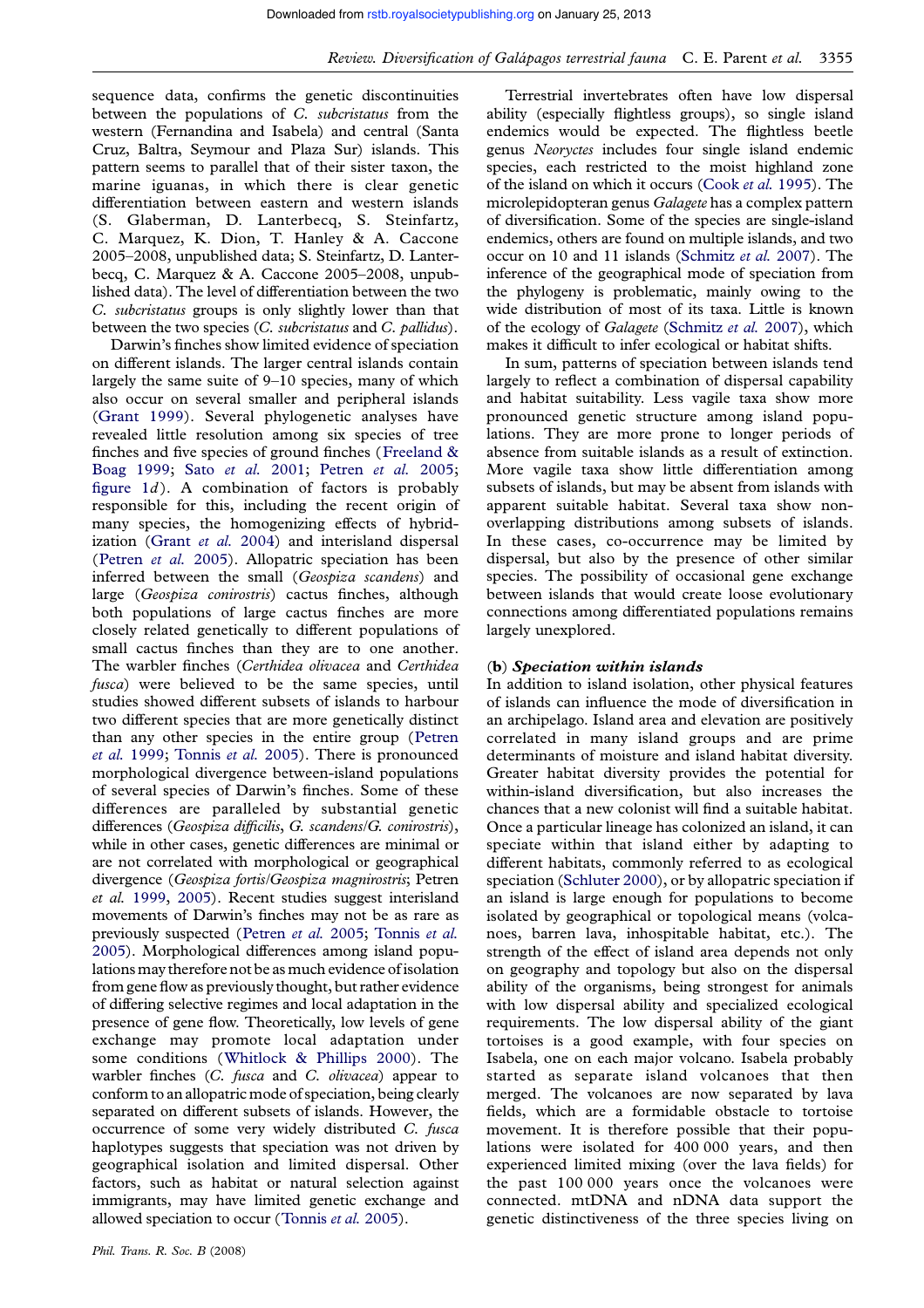the central and northern volcanoes (Alcedo, Darwin, Wolf; [Caccone](#page-12-0) et al. 2002; [Beheregaray](#page-12-0) et al. 2004; Ciofi et al. [2006](#page-12-0), [in press](#page-12-0); [Russello](#page-14-0) et al. 2007a). However, genetic divergence and similarities among populations on the southern volcanoes (Cerro Azul, Sierra Negra) do not support the taxonomic subdivi-sions (Ciofi et al. [2006](#page-12-0)) that were previously suggested based on morphology ([Fritts 1984;](#page-13-0) [Pritchard 1996\)](#page-14-0). The taxonomic assignment of tortoise populations on Santa Cruz has been contentious. There are at least three lineages that are as genetically distinct from each other as from lineages on other islands, being connected only through the deepest nodes in the molecularly based tree ([Russello](#page-14-0) et al. 2005). Shell shape (domed versus saddlebacked carapace) is the most distinctive phenotypic difference among giant tortoise populations and has been associated with habitat differences. The ancestral state of this character in Galápagos is probably domed ([Caccone](#page-12-0) et al. 2002; [Russello](#page-14-0) et al. 2005) and recent DNA data from extinct taxa suggest that the saddleback morphology arose independently more than once ([Russello](#page-14-0) et al. 2005; Poulakakis et al. 2005–2008, unpublished data). However, the role of selection and developmental constraints in the diversification of Galápagos giant tortoises remains to be clearly determined. Research using novel field friendly three-dimensional imaging techniques and morphometric methods is addressing such issues (Chiari et al. [in press](#page-12-0)).

Within-island divergence has been suggested as a mode of speciation for Darwin's finches. Divergence occurs along an elevational gradient in small ground finches on Santa Cruz ([Kleindorfer](#page-14-0) et al. 2006). Geospiza conirostris on Genovesa showed an ephemeral tendency to mate assortatively according to similarities in beak shape and song ([Grant & Grant 1989\)](#page-13-0). Assortative mating according to beak size occurs within populations of medium ground finches on Santa Cruz, although this tendency appears to be significantly reduced by human activity ([Hendry](#page-13-0) et al. 2006) and wet conditions, when competition is also presumably reduced ([Huber](#page-13-0) et al. 2007). Sympatric speciation has yet to be convincingly demonstrated in birds on islands such as the Galápagos that are smaller than 10 000  $km^2$ [\(Coyne & Price 2000\)](#page-13-0), and so it seems unlikely that any of these situations will result in complete speciation.

[Lack \(1947\)](#page-14-0) proposed a model for within-island species build-up of Darwin's finches that relied on limited dispersal between islands to create initial differences in allopatry, followed by rare colonization, establishment of secondary contact and further differentiation in sympatry as a result of resource competition and character displacement. This model has in principle been adapted to account for faunal community build-up in a wide variety of systems including Galápagos taxa. Despite the apparent lack of isolation between finch populations on different islands ([Petren](#page-14-0) [et al.](#page-14-0) 2005), Lack's model of faunal build-up may still apply. Immigrants that normally interbreed with residents may on rare occasions form distinct, reproductively isolated populations, depending on environmental circumstances and the combination of traits possessed by immigrants and residents (e.g. [Grant &](#page-13-0) [Grant 2008](#page-13-0)).

Phil. Trans. R. Soc. B (2008)

In the beetle genus Galapaganus, diversification was within island on San Cristobal, one of the oldest islands, and within-island speciation could not be rejected for the Santa Cruz clade; in both cases, shifts to highland habitats seem to have evolved indepen-dently [\(Sequeira](#page-14-0) et al. 2008). Although this habitat shift is consistent with selection contributing to withinisland diversification, it is not known whether it is associated with a corresponding adaptive shift in phenotype. Notably, [Sequeira](#page-14-0) et al. (2008) inferred that speciation did not occur within the younger island of Isabela, where diversity is the result of between-island colonization. Similarly, [Parent & Crespi \(2006\)](#page-14-0) found a combination of within- and between-island speciation in Galápagos bulimulid snails. Polyphyletic land snail assemblages were found on islands centrally located in space and time (Isabela, Santa Cruz, Pinzón, Santiago), whereas the more isolated islands of Española, San Cristobal and Floreana (again in both space and time) were occupied mostly by monophyletic assemblages resulting from within-island diversification. Some bulimulid species occur in sympatry and may have adapted to the different habitats where they occur [\(Coppois &](#page-12-0) [Glowacki 1983;](#page-12-0) C. E. Parent & B. J. Crespi 2000–2005, unpublished data). However, the relative importance of drift and selection in within-island diversification of this group is not known.

The beetle genus Stomion has also diversified both within and between islands ([Finston & Peck 2004\)](#page-13-0). Each population contains only one morphospecies, and even on large islands such as Santa Cruz and Isabela where two or three species occur, they never occur in sympatry. [Finston & Peck \(2004\)](#page-13-0) therefore suggested that speciation happened in allopatry. Stomion species have low vagility, even at very small local scales ([Finston](#page-13-0) et al. 1997), which should promote micro-allopatric speciation, in agreement with the scenario proposed by [Finston & Peck](#page-13-0) [\(2004\)](#page-13-0). No evidence of ecological or morphological adaptation has been found in the genus (Finston & Peck [1997](#page-13-0), [2004](#page-13-0)), strengthening the idea that diversification happens via micro-allopatric speciation within islands following between-island colonization. [Peck](#page-14-0) [\(1990\)](#page-14-0) has suggested that troglobites (cave-dwelling invertebrates) might provide good examples of diversification within islands. There are several examples of a cave-dwelling form that has a sister species living nearby outside the cave ([Peck 1990](#page-14-0); [Peck & Finston](#page-14-0) [1993](#page-14-0)), but without a molecular phylogeny we cannot tell how these species were formed.

In sum, the clearest cases of within-island speciation occur in taxa with low vagility and on large islands with diverse habitats. Isabela, with several volcanoes separated by recent lava flows, is especially conducive to within-island diversification. In some cases, subsets of taxa have found their way to other islands, making it more difficult to distinguish within-island speciation from multiple between-island speciation events. For more vagile taxa, speciation between islands seems more likely, given the extreme habitat differences among islands; but within-island processes are often difficult to rule out, and in either case, ecological specialization can play an important role.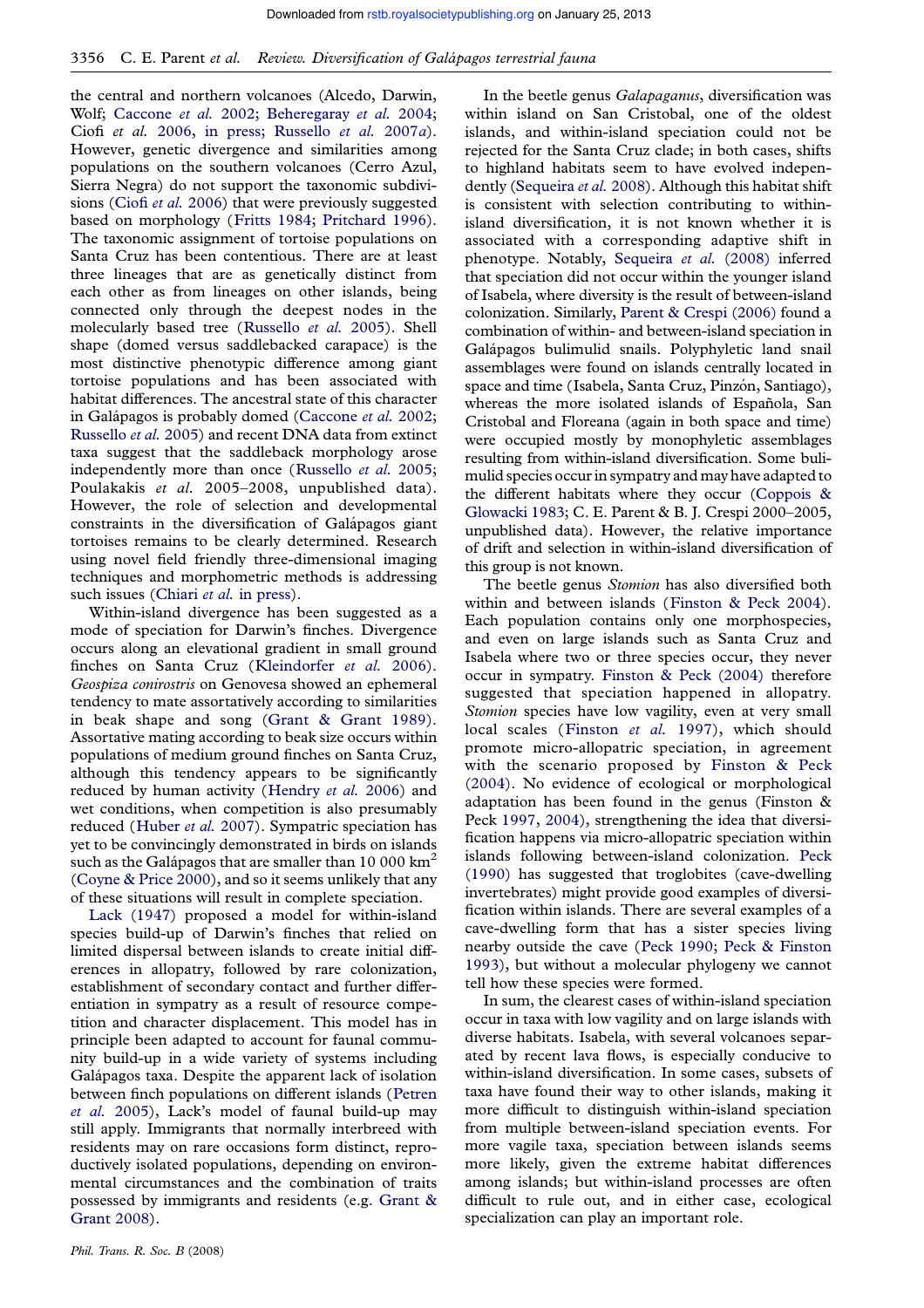#### (c) Dynamics of species diversification

The number of species on an island depends on speciation, colonization and extinction rates. The three processes are affected by biogeography (island area, elevation and insularity) and ecology (habitat diversity). However, the species diversity equilibrium is dynamic and changes through time because islands themselves change ([Whittaker](#page-15-0) et al. 2008). Moreover, a delay is expected between the time an island becomes available for colonization and speciation, and the time equilibrium is reached. For example, [Parent & Crespi](#page-14-0) [\(2006\)](#page-14-0) found that the younger islands of Fernandina and Isabela had fewer land snail species than expected based on their area, elevation and insularity. Similarly, there are only two species of flightless Galapaganus beetles on Isabela, whereas San Cristobal, Santa Cruz and Floreana each has three species [\(Sequeira](#page-14-0) et al. [2008](#page-14-0)). By contrast, there are more species of the moth genus Galagete on Isabela and Fernandina (eight each) than on any of the older islands ([Schmitz](#page-14-0) et al. 2007). This contrast among lineages might be a reflection of their different dispersal capacity or the stochasticity of interisland dispersal in some lineages.

Furthermore, the geographical configuration of the whole archipelago is dynamic, and there have been changes in island number, size and isolation due to sealevel variation on various time scales. On a short time scale (from now back to the Pleistocene), it appears that changes in sea levels created terrestrial avenues for gene flow during glacial periods that disappeared when sea levels rose. The effect this sea level change can have on species diversity on Gala´pagos has been relatively unexplored, but [Jordan & Snell \(2008\)](#page-13-0) suggested that lava lizard diversity might have increased if islands had been isolated for longer periods. Environmental changes over the short term can influence the evolutionary trajectory of species [\(Grant 1999](#page-13-0)), so it is also likely that longer term climate changes have had an important effect on the evolution and extinction of species that remains largely unknown. A sobering example comes from a recent study on El Nino effects on levels of genetic diversity in Galápagos marine iguanas [\(Steinfartz](#page-15-0) et al. 2007), in which even species with large population sizes may suffer dramatic collapses in genetic diversity when populations are subject to frequent and possibly recurrent environmentally devastating events.

# 6. FUTURE PROSPECTS FOR EVOLUTIONARY RESEARCH ON GALAPAGOS ISLANDS

Despite the large volume of evolutionary research that has been undertaken in Galápagos, several species groups remain relatively unstudied in terms of diversification within Galápagos and their relationship to possible sources of colonists ([table 2](#page-5-0)). Most phylogenetic studies of Galápagos organisms have been based on mtDNA, sometimes in combination with one or a few nuclear markers. Mitochondrial DNA has desirable properties for phylogenetic inference ([Avise](#page-12-0) [2000](#page-12-0)), but the likelihood that a single locus reflects the history of species and populations decreases when divergence occurs rapidly and recently ([Hudson &](#page-13-0) [Coyne 2002\)](#page-13-0), as for much of the diversification in the

Galápagos. Multilocus studies of sequence variation, such as intron locus variation ([Edwards](#page-13-0) et al. 2007), offers some promise for providing more robust estimates of phylogenetic and phylogeographic divergence. However, in the only case in which they have been used, giant tortoises, they were not helpful [\(Caccone](#page-12-0) et al. 2004). For more vagile taxa such as winged insects and birds, multilocus microsatellites now offer a powerful means to estimate even low levels of gene flow, admixture and population divergence.

Ecology and habitat specialization can be critical factors in speciation both within and between islands. Phylogenetic studies can be broad but are limited in their ability to reveal speciation processes. The number of studies of natural history, ecology, evolution and behaviour is small and limited in scope. Field studies are limited spatially and temporally by logistics and funding. Thus a great deal remains to be revealed about speciation in Galápagos animals. One need only consider a single field research programme [\(Grant 1999](#page-13-0); [Grant &](#page-13-0) [Grant 2008](#page-13-0)) to see the magnitude of contributions to the study of evolution and speciation that are possible.

# 7. CONSERVATION AND THE ROLE OF EVOLUTIONARY GENETICS IN GALÁPAGOS RESEARCH

While providing ecologists and evolutionary biologists with 'natural laboratories', island biotas are also very often in danger of going extinct. This is due both to their generally small population sizes associated with small geographical ranges, as well as to the relatively simple ecosystems they inhabit (which is why they are so valued by biologists). Island ecosystems are therefore particularly susceptible to catastrophic disturbances by invasive species. Understanding the phylogenetics and biogeography of island species allows greater insights into setting conservation priorities and enacting rational conservation policies, as illustrated in the examples below on Galápagos tortoises ([Powell & Caccone 2008\)](#page-14-0).

Phylogenetic analysis detected previously unrecognized taxa that deserve special conservation attention ([Russello](#page-14-0) et al. 2005) and assigned individuals of unknown origin (zoo animals) to their correct location [\(Burns](#page-12-0) et al. 2003; [Russello](#page-14-0) et al. 2007b). Such studies also allowed identification of genetic lineages in natural populations that were previously thought to be extinct or nearly extinct ([Russello](#page-14-0) et al. 2007a; Poulakakis et al. 2005–2008, unpublished data). Understanding the genetics of endangered island biota may also aid in designing more rational recovery efforts such as captive breeding/repatriation programmes (Milinkovitch et al. [2004,](#page-14-0) [2007\)](#page-14-0).

Over the last century, the human population of Galápagos has risen dramatically. Prior to 1900, fewer than 300 people lived in the islands ([Lundh 2001\)](#page-14-0). There are now nearly 30 000 residents on four inhabited islands and more than 130 000 visitors each year ([Watkins & Cruz 2007](#page-15-0)). The human population boom has caused a marked increase in introduced species and diseases ([Fessl & Tebbich](#page-13-0) [2002;](#page-13-0) [Wikelski](#page-15-0) et al. 2004; [Gottdenker](#page-13-0) et al. 2005). Several populations of birds have recently become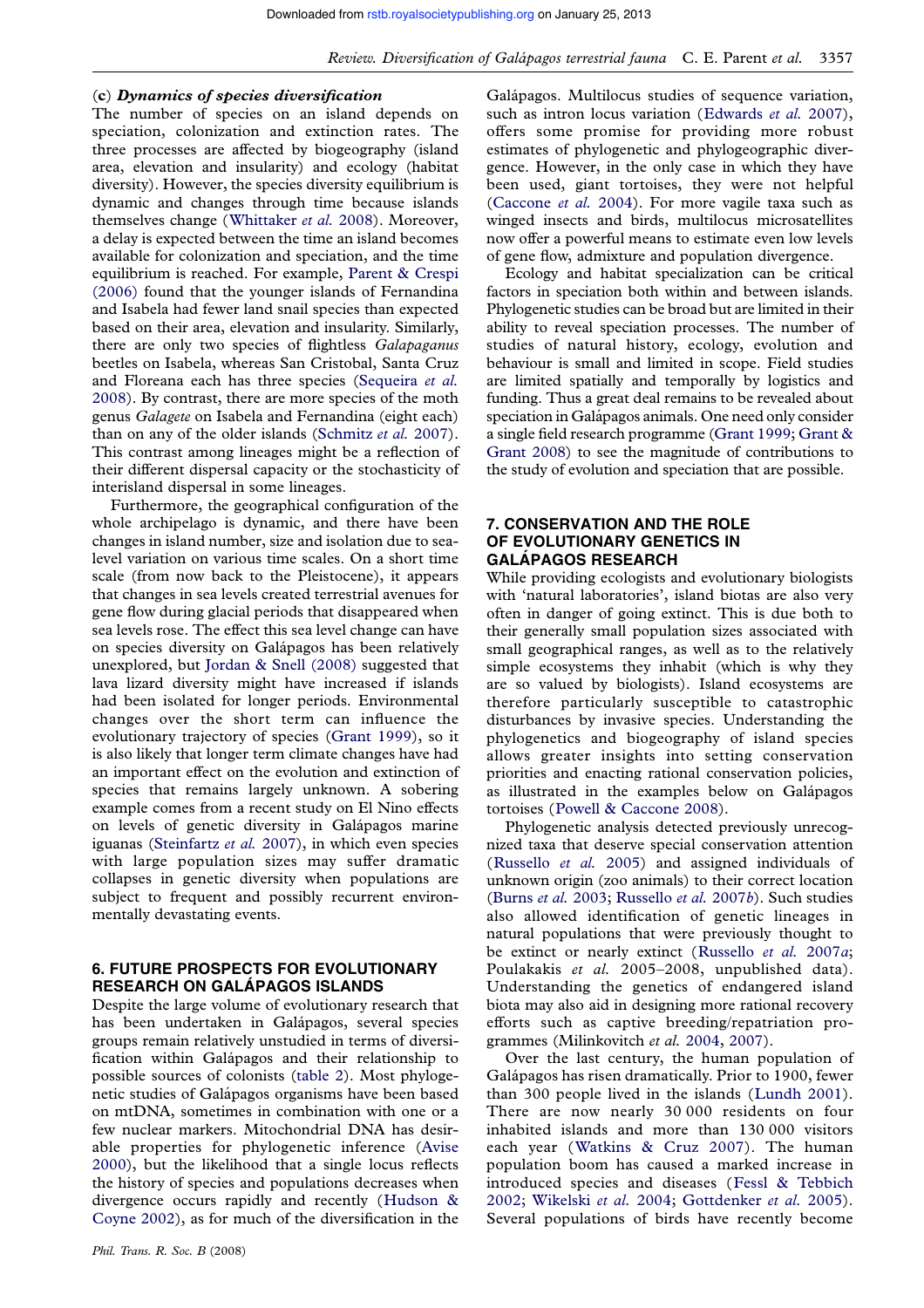extinct ([Grant 1999;](#page-13-0) [Grant](#page-13-0) et al. 2005) and several species are now threatened or on the brink of extinction (e.g. [Dvorak](#page-13-0) et al. 2004).

The near future will determine whether the Galápagos will provide a model for the deterioration of an island fauna in our time, or whether the brighter prospect of effective management and persistence will be realized so that future generations can continue to study the processes of evolution in action.

We thank the staff of the Charles Darwin Research Station and Parque Nacional de Galápagos for their continued support and collaboration, and all the volunteers and undergraduate and graduate students who have collaborated in field and laboratory work. We are grateful to E. Benavides, F. Breden, B. Emerson, D. Geist, G. Gentile, S. Glaberman, A. Hendry, M. A. Jordan, L. F. Keller, J. R. Powell, P. Schmitz, A. Sequeira, F. Sulloway and S. Steinfartz, and an anonymous reviewer for providing comments and for sending unpublished results. We thank Michael Russello for providing [figure 1](#page-3-0)b. We also thank R. H. Cowie and S. A. Trewick for their helpful comments and for giving us the opportunity to contribute this review. A.C.'s work was supported by NSF (DEB 322672 to J. R. Powell), YIBS-Ecosave, the National Geographic Society, the Paul and Bay Foundation and the AWARE Foundation; C.E.P.'s work was supported by le Fonds Nature et Technologies du Québec (FCAR), the Natural Sciences and Engineering Research Council of Canada, Unitas Malacologica and the Conchologists of America; K.P.'s work was supported by NSF (DEB 0317687).

#### REFERENCES

- Allan, R., Lindesay, J. & Parker, D. 1996 El Niño-southern oscillation and climatic variability. CSIRO Publishing: Collingwood, Victoria, Australia.
- Arbogast, B. S., Drovetski, S. V., Curry, R. L., Boag, P. T., Seutin, G., Grant, P. R., Grant, B. R. & Anderson, D. J. 2006 The origin and diversification of Galápagos mockingbirds. Evolution 60, 370–382. ([doi:10.1554/03-749.1\)](http://dx.doi.org/doi:10.1554/03-749.1)
- Avise, J. C. 2000 Phylogeography: the history and formation of species. Cambridge, MA: Harvard University Press.
- Bailey, K. 1976 Potassium-Argon ages from the Galápagos Islands. Science 192, 465–466. ([doi:10.1126/science.192.](http://dx.doi.org/doi:10.1126/science.192.4238.465) [4238.465\)](http://dx.doi.org/doi:10.1126/science.192.4238.465)
- Beheregaray, L. B., Ciofi, C., Caccone, A., Gibbs, J. P. & Powell, J. R. 2003a Genetic divergence, phylogeography and conservation units of giant tortoises from Santa Cruz and Pinzón, Galápagos Islands. Conserv. Genet. 4, 31-46. ([doi:10.1023/A:1021864214375](http://dx.doi.org/doi:10.1023/A:1021864214375))
- <span id="page-12-1"></span>Beheregaray, L. B., Ciofi, C., Geist, D., Gibbs, J. P., Caccone, A. & Powell, J. R. 2003b Genes record a prehistoric volcano eruption in the Galápagos. Science 302, 75. ([doi:10.1126/science.1087486\)](http://dx.doi.org/doi:10.1126/science.1087486)
- Beheregaray, L. B., Gibbs, J. P., Havill, N., Fritts, T. H., Powell, J. R. & Caccone, A. 2004 Giant tortoises are not so slow: rapid diversification and biogeographic consensus in the Galápagos. Proc. Natl Acad. Sci. USA 101, 6514–6519. ([doi:10.1073/pnas.0400393101\)](http://dx.doi.org/doi:10.1073/pnas.0400393101)
- Benavides, E., Baum, R., McClellan, D. & Sites Jr, J. W. 2007 Molecular phylogenetics of the lizard genus Microlophus (Squamata: Tropiduridae): aligning and retrieving indel signal from nuclear introns. Syst. Biol. 56, 776-797. ([doi:10.1080/10635150701618527\)](http://dx.doi.org/doi:10.1080/10635150701618527)
- <span id="page-12-0"></span>Bollmer, J. L., Kimball, R. T., Whiteman, N. K., Sarasola, J. H. & Parker, P. G. 2006 Phylogeography of the Galápagos hawk (Buteo galapagoensis): a recent arrival to the Galápagos Islands. Mol. Phylogenet. Evol. 39, 237-247. ([doi:10.1016/j.ympev.2005.11.014\)](http://dx.doi.org/doi:10.1016/j.ympev.2005.11.014)
- Breure, A. S. H. 1979 Systematics, phylogeny and zoogeography of Bulimulinae (Mollusca). Leiden, Germany: Zoologische Verhandelingen.
- Brooks, D. R. & McLennan, D. A. 1991 Phylogeny, ecology, and behavior: a research program in comparative biology. Chicago, IL: University of Chicago Press.
- Browne, R. A., Collins, E. I. & Anderson, D. J. Submitted. Genetic structure and morphological variation among Galápagos populations of the yellow warbler.
- Burns, K. J., Hackett, S. J. & Klein, N. K. 2002 Phylogenetic relationships and morphological diversity in Darwin's finches and their relatives. Evolution 56, 1240–1252. ([doi:10.1111/j.0014-3820.2002.tb01435.x](http://dx.doi.org/doi:10.1111/j.0014-3820.2002.tb01435.x))
- Burns, C. T., Ciofi, C., Beheregaray, L. B., Fritts, T. H., Gibbs, J. P., Marquez, C., Milinkovitch, M. C., Powell, J. R. & Caccone, A. 2003 The origin of captive Galápagos tortoises based on DNA analysis: implications for the management of natural populations. Anim. Conserv. 6, 329–337. [\(doi:10.1017/S1367943003003408\)](http://dx.doi.org/doi:10.1017/S1367943003003408)
- Caccone, A., Gibbs, J. P., Ketmaier, V., Suatoni, E. & Powell, J. R. 1999 Origin and evolutionary relationships of giant Galápagos tortoises. Proc. Natl Acad. Sci. USA 96, 13 223–13 228. ([doi:10.1073/pnas.96.23.13223\)](http://dx.doi.org/doi:10.1073/pnas.96.23.13223)
- Caccone, A., Gentile, G., Gibbs, J. P., Fritts, T. H., Snell, H. L., Betts, J. & Powell, J. R. 2002 Phylogeography and history of giant Galápagos tortoises. Evolution 56, 2052–2066. [\(doi:10.1111/j.0014-3820.2002.tb00131.x\)](http://dx.doi.org/doi:10.1111/j.0014-3820.2002.tb00131.x)
- Caccone, A., Gentile, G., Burns, C., Sezzi, E., Bergman, W. & Powell, J. R. 2004 Extreme difference in rate of mitochondrial and nuclear DNA evolution in a large ectotherm, Galápagos tortoises. Mol. Phylogenet. Evol. 31, 794–798. [\(doi:10.1016/j.ympev.2004.02.004](http://dx.doi.org/doi:10.1016/j.ympev.2004.02.004))
- Chambers, S. M. 1991 Biogeography of Galápagos land snails. In Galápagos marine invertebrates (ed. M. J. James), pp. 307–325. New York, NY: Plenum.
- Chiari, Y., Wang, B., Rushmeier, H. & Caccone, A. In press. Using digital images to reconstruct 3D biological forms: a new tool for morphometric studies. Biol. J. Linn. Soc.
- Christie, D. M., Duncan, R. A., McBirney, A. R., Richards, M. A., White, W. M., Harpp, K. S. & Fox, C. G. 1992 Drowned islands downstream from the Galápagos hotspot imply extended speciation times. Nature 355, 246–248. ([doi:10.1038/355246a0\)](http://dx.doi.org/doi:10.1038/355246a0)
- Ciofi, C., Wilson, G. A., Beheregaray, L. B., Marquez, C., Gibbs, J. P., Tapia, W., Snell, H. L., Caccone, A. & Powell, J. R. 2006 Phylogeographic history and gene flow among giant Galápagos tortoises on southern Isabela Island. Genetics 172, 1727–1744. ([doi:10.1534/genetics.](http://dx.doi.org/doi:10.1534/genetics.105.047860) [105.047860](http://dx.doi.org/doi:10.1534/genetics.105.047860))
- Ciofi, C., Caccone, A., Beheregaray, L. B., Milinkovitch, M. C., Russello, M. A. & Powell, J. R. In press. Genetics and conservation on islands: the Galápagos giant tortoise as a case study. In Population genetics for animal conservation (eds G. Bertorelle, M. W. Bruford, C. Chemini, H. C. Hauffe & C. Vernesi). Cambridge, UK: Cambridge University Press.
- Clark, D. A. 1984 Native land mammals. In Key environments: Galápagos (ed. R. Perry), pp. 225-231. Oxford, UK: Pergamon Press.
- Cook, J., Howden, H. F. & Peck, S. B. 1995 The Galápagos-Islands genus Neoryctes Arrow (Coleoptera, Scarabaeidae, Dynastinae). Can. Entomol. 127, 177–193.
- Coppois, G. & Glowacki, C. 1983 Bulimulid land snails from the Galápagos: 1. Factor analysis of Santa Cruz Island species. Malacologia 23, 209-219.
- Cox, A. 1983 Ages of the Galápagos Islands. In Patterns of Galápagos organisms (eds R. I. Bownman, M. Berson & A. E. Leviton), pp. 11–23. San Franscisco, CA: American Association for the Advancement of Science, Pacific Division.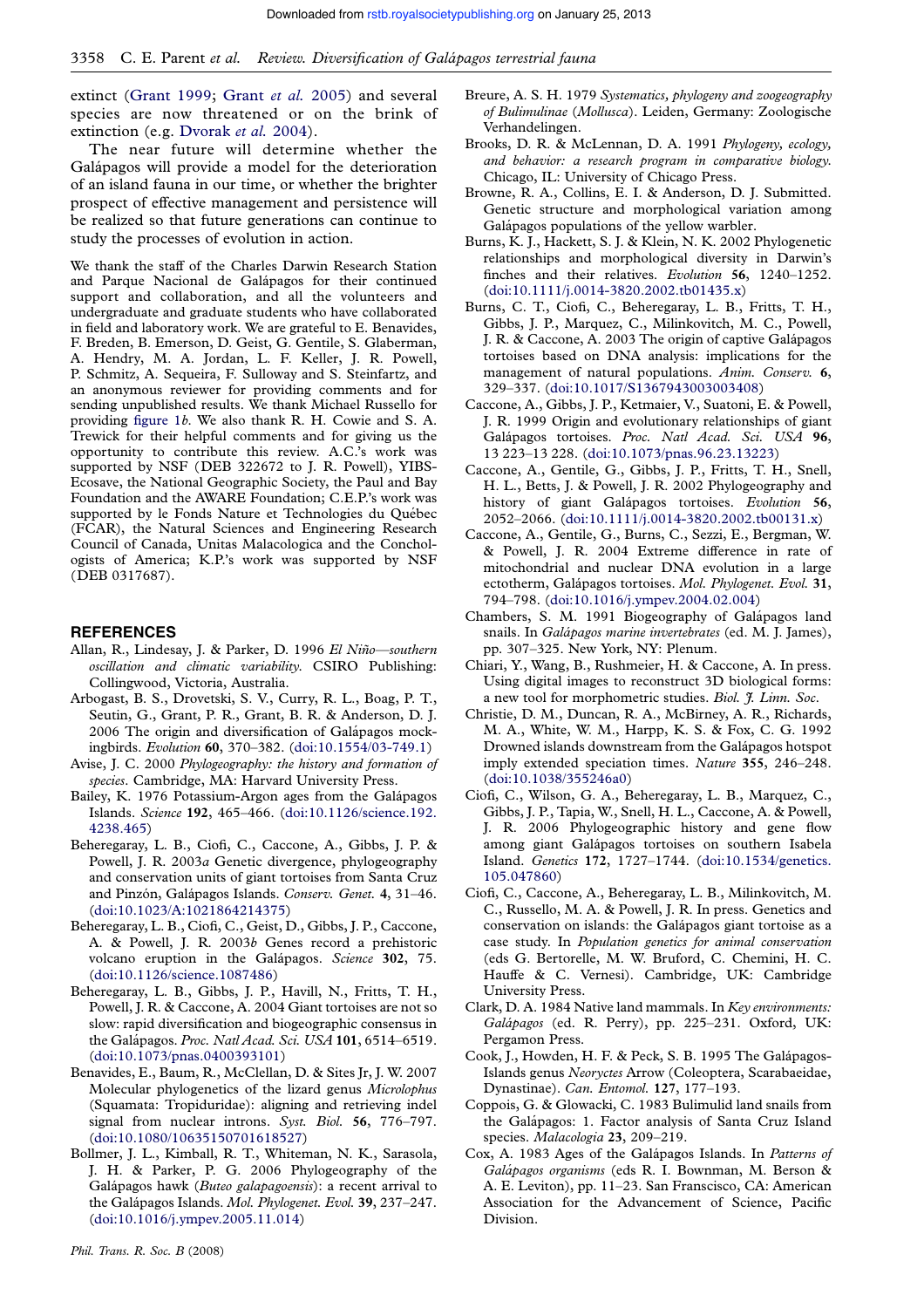- Coyne, J. A. & Price, T. D. 2000 Little evidence for sympatric speciation in island birds. Evolution 54, 2166–2171. ([doi:10.1111/j.0014-3820.2000.tb01260.x](http://dx.doi.org/doi:10.1111/j.0014-3820.2000.tb01260.x))
- Darwin, C. R. 1845 Journal of researches into the natural history and geology of the countries visited during the voyage of H.M.S. Beagle round the world, under the Command of Capt. FitzRoy, R.N. London, UK: John Murray.
- Darwin, C. R. 1859 On the origin of species by means of natural selection; or the preservation of favoured races in the struggle for life. London, UK: John Murray.
- Desender, K., Baert, L. & Maelfait, J.-P. 1992 Distribution and speciation of carabid beetles in the Galápagos archipelago (Ecuador). Bull. Inst. R. Sci. Natl Belg. 62, 57–65.
- Dvorak, M., Vargas, H., Fessl, B. & Tebbich, S. 2004 On the verge of extinction: a survey of the mangrove finch Cactospiza heliobates and its habitat on the Galápagos Islands. Oryx 38, 171–179. ([doi:10.1017/S00306053040](http://dx.doi.org/doi:10.1017/S0030605304000316) [00316\)](http://dx.doi.org/doi:10.1017/S0030605304000316)
- Edwards, S. V., Liu, L. Y. & Pearl, D. K. 2007 Highresolution species trees without concatenation. Proc. Natl Acad. Sci. USA 104, 5936-5941. ([doi:10.1073/pnas.](http://dx.doi.org/doi:10.1073/pnas.0607004104) [0607004104\)](http://dx.doi.org/doi:10.1073/pnas.0607004104)
- Emerson, B. C. 2002 Evolution on oceanic islands: molecular phylogenetic approaches to understanding pattern and process. Mol. Ecol. 11, 951–966. ([doi:10.1046/j.1365-](http://dx.doi.org/doi:10.1046/j.1365-294X.2002.01507.x) [294X.2002.01507.x\)](http://dx.doi.org/doi:10.1046/j.1365-294X.2002.01507.x)
- Fessl, B. & Tebbich, S. 2002 Philornis downsi a recently discovered parasite on the Galápagos archipelago—a threat for Darwin's finches? Ibis 144, 445–451. ([doi:10.](http://dx.doi.org/doi:10.1046/j.1474-919X.2002.00076.x) [1046/j.1474-919X.2002.00076.x](http://dx.doi.org/doi:10.1046/j.1474-919X.2002.00076.x))
- Finston, T. L. & Peck, S. B. 1997 Genetic differentiation and speciation in Stomion (Coleoptera: Tenebrionidae): flightless beetles of the Galápagos islands, Ecuador. Biol. J. Linn. Soc. 61, 183–200.
- Finston, T. L. & Peck, S. B. 2004 Speciation in Darwin's darklings: taxonomy and evolution of Stomion beetles in the Galápagos Islands, Ecuador (Insecta: Coleoptera: Tenebrionidae). Zool. J. Linn. Soc. 141, 135-152. ([doi:10.](http://dx.doi.org/doi:10.1111/j.1096-3642.2004.00115.x) [1111/j.1096-3642.2004.00115.x](http://dx.doi.org/doi:10.1111/j.1096-3642.2004.00115.x))
- Finston, T. L., Peck, S. B. & Perry, R. B. 1997 Population density and dispersal ability in Darwin's darklings: flightless beetles of the Galápagos Islands. Pan-Pac. Entomol. 73, 110–121.
- Fleischer, R. C., McIntosh, C. E. & Tarr, C. L. 1998 Evolution on a volcanic conveyor belt: using phylogeographic reconstructions and K–Ar-based ages of the Hawaiian Islands to estimate molecular evolutionary rates. Mol. Ecol. 7, 533–545. ([doi:10.1046/j.1365-294x.](http://dx.doi.org/doi:10.1046/j.1365-294x.1998.00364.x) [1998.00364.x](http://dx.doi.org/doi:10.1046/j.1365-294x.1998.00364.x))
- <span id="page-13-1"></span>Freeland, J. R. & Boag, P. T. 1999 Phylogenetics of Darwin's finches: paraphyly in the tree-finches, and two divergent lineages in the warbler finch. Auk 116, 577–588.
- Fritts, T. H. 1984 Evolutionary divergence of giant tortoises in Galápagos. Biol. J. Linn. Soc. 21, 165-176. ([doi:10.](http://dx.doi.org/doi:10.1111/j.1095-8312.1984.tb02059.x) [1111/j.1095-8312.1984.tb02059.x](http://dx.doi.org/doi:10.1111/j.1095-8312.1984.tb02059.x))
- Geist, D. 1996 On the emergence and submergence of the Galápagos Islands. Not. Galápagos 56, 5-9.
- Gottdenker, N. L., Walsh, T., Vargas, H., Merkel, J., Jimenez, G. U., Miller, R. E., Dailey, M. & Parker, P. G. 2005 Assessing the risks of introduced chickens and their pathogens to native birds in the Galápagos archipelago. Biol. Conserv. 126, 429–439. [\(doi:10.1016/j.biocon.2005.](http://dx.doi.org/doi:10.1016/j.biocon.2005.06.025) [06.025\)](http://dx.doi.org/doi:10.1016/j.biocon.2005.06.025)
- Grant, P. R. 1999 Ecology and evolution of Darwin's finches. Princeton, NJ: Princeton University Press.
- <span id="page-13-0"></span>Grant, B. R. & Grant, P. R. 1993 Evolution of Darwin's finches caused by a rare climatic event. Proc. R. Soc. B 251, 111–117. [\(doi:10.1098/rspb.1993.0016\)](http://dx.doi.org/doi:10.1098/rspb.1993.0016)
- Grant, P. R. & Grant, B. R. 1989 Sympatric speciation in Darwin's finches. In Speciation and its consequences (eds D. Otte & J. A. Endler), pp. 433–457. Sunderland, MA: Sinauer.
- Grant, P. R. & Grant, B. R. 2008 How and why species multiply: the radiation of Darwin's finches. Princeton, NJ: Princeton University Press.
- Grant, P. R., Grant, B. R., Markert, J. A., Keller, L. F. & Petren, K. 2004 Convergent evolution of Darwin's finches caused by introgressive hybridization and selection. Evolution 58, 1588–1599. ([doi:10.1554/04-016\)](http://dx.doi.org/doi:10.1554/04-016)
- Grant, P. R., Grant, B. R., Petren, K. & Keller, L. F. 2005 Extinction behind our backs: the possible fate of one of the Darwin's finch species on Isla Floreana, Galápagos. Biol. Conserv. 122, 499–503. [\(doi:10.1016/j.biocon.2004.](http://dx.doi.org/doi:10.1016/j.biocon.2004.09.001) [09.001\)](http://dx.doi.org/doi:10.1016/j.biocon.2004.09.001)
- Grehan, J. 2001 Biogeography and evolution of the Galápagos: integration of the biological and geological evidence. Biol. J. Linn. Soc. 74, 267–287. ([doi:10.1006/](http://dx.doi.org/doi:10.1006/bijl.2001.0576) [bijl.2001.0576](http://dx.doi.org/doi:10.1006/bijl.2001.0576))
- Hall, M. L. 1983 Origin of Española Island and the age of terrestrial life on the Galápagos Islands. Science 221, 545–547. [\(doi:10.1126/science.221.4610.545](http://dx.doi.org/doi:10.1126/science.221.4610.545))
- Hendry, A. P., Grant, P. R., Grant, B. R., Ford, H. A., Brewer, M. J. & Podos, J. 2006 Possible human impacts on adaptive radiation: beak size bimodality in Darwin's finches. Proc. R. Soc. B 273, 1887–1894. ([doi:10.1098/](http://dx.doi.org/doi:10.1098/rspb.2006.3534) [rspb.2006.3534\)](http://dx.doi.org/doi:10.1098/rspb.2006.3534)
- Hickman, C. & Lipps, J. H. 1985 Geologic youth of Galápagos Islands confirmed by marine stratigraphy and paleontology. Science 277, 1578–1580. ([doi:10.1126/](http://dx.doi.org/doi:10.1126/science.227.4694.1578) [science.227.4694.1578\)](http://dx.doi.org/doi:10.1126/science.227.4694.1578)
- Hoernle, K., van den Bogaard, P., Werner, R., Lissinna, B., Hauff, F., Alvarado, G. & Garbe-Schonberg, D. 2002 Missing history (16–71 Ma) of the Galpapagos hotspot: implications for the tectonic and biological evolution of the Americas. Geology 30, 795–798. ([doi:10.1130/0091-](http://dx.doi.org/doi:10.1130/0091-7613(2002)030%3C0795:MHMOTG%3E2.0.CO;2) 7613(2002)030<[0795:MHMOTG](http://dx.doi.org/doi:10.1130/0091-7613(2002)030%3C0795:MHMOTG%3E2.0.CO;2)>2.0.CO;2)
- Hooft, E. E., Toomey, D. R. & Solomon, S. C. 2003 Anomalously thin transition zone beneath the Galápagos hotspot. Earth Planet. Sci. Lett. 216, 55–64. ([doi:10.1016/](http://dx.doi.org/doi:10.1016/S0012-821X(03)00517-X) [S0012-821X\(03\)00517-X](http://dx.doi.org/doi:10.1016/S0012-821X(03)00517-X))
- Huber, S. K., De León, L. F., Hendry, A. P., Bermingham, E. & Podos, J. 2007 Reproductive isolation of sympatric morphs in a population of Darwin's finches. Proc. R. Soc. B 274, 1709–1714. [\(doi:10.1098/rspb.2007.0224\)](http://dx.doi.org/doi:10.1098/rspb.2007.0224)
- Hudson, R. R. & Coyne, J. A. 2002 Mathematical consequences of the genealogical species concept. Evolution 56, 1557–1565. [\(doi:10.1111/j.0014-3820.](http://dx.doi.org/doi:10.1111/j.0014-3820.2002.tb01467.x) [2002.tb01467.x\)](http://dx.doi.org/doi:10.1111/j.0014-3820.2002.tb01467.x)
- Jordan, M. A. & Snell, H. L. 2008 Historical fragmentation of islands and genetic drift in populations of Gala´pagos lava lizards (Microlophus albermarlensis complex). Mol. Ecol. 14, 859–867. ([doi:10.1111/j.1365-294X.2005.](http://dx.doi.org/doi:10.1111/j.1365-294X.2005.02452.x) [02452.x](http://dx.doi.org/doi:10.1111/j.1365-294X.2005.02452.x))
- Jordan, M. A., Snell, H. L., Snell, H. M. & Jordan, W. C. 2005 Phenotypic divergence despite high levels of gene flow in Galápagos lava lizards (Microlophus albemarlensis). Mol. Ecol. 14, 859–867. ([doi:10.1111/j.1365-294X.2005.](http://dx.doi.org/doi:10.1111/j.1365-294X.2005.02452.x) [02452.x](http://dx.doi.org/doi:10.1111/j.1365-294X.2005.02452.x))
- Juan, C., Emerson, B. C., Oromi, P. & Hewitt, G. M. 2000 Colonization and diversification: towards a phylogeographic synthesis for the Canary Islands. Trends Ecol. Evol. 15, 104–109. ([doi:10.1016/S0169-5347\(99\)01776-0\)](http://dx.doi.org/doi:10.1016/S0169-5347(99)01776-0)
- Kizirian, D., Trager, A., Donnelly, M. A. & Wright, J. W. 2004 Evolution of Galápagos Island lava lizards (Iguania: Tropiduridae: Microlophus). Mol. Phylogenet. Evol. 32, 761–769. [\(doi:10.1016/j.ympev.2004.04.004](http://dx.doi.org/doi:10.1016/j.ympev.2004.04.004))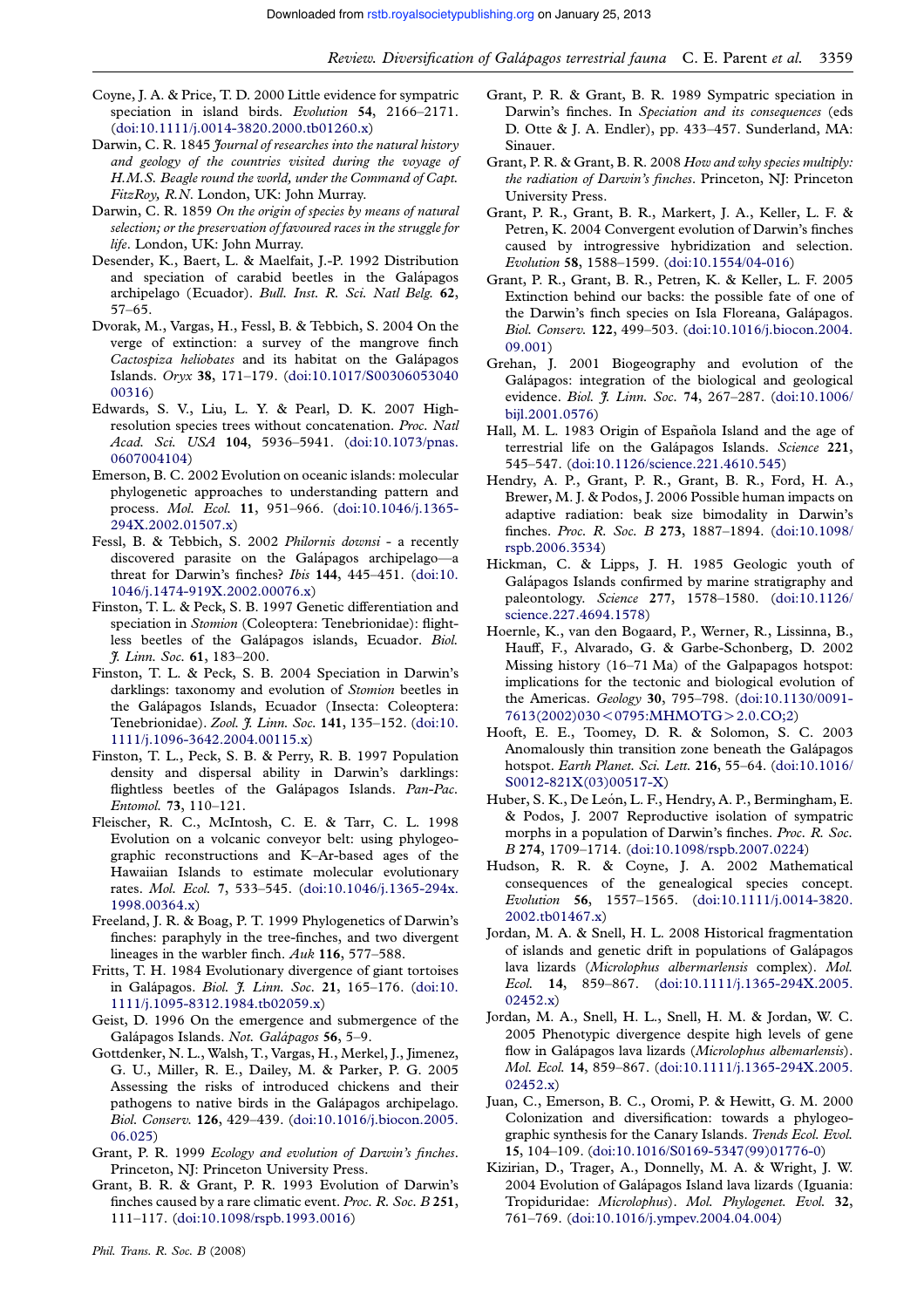- Kleindorfer, S., Chapman, T. W., Winkler, H. & Sulloway, F. J. 2006 Adaptive divergence in contiguous populations of Darwin's small ground finch (Geospiza fuliginosa). Evol. Ecol. Res. 8, 357–372.
- Lack, D. 1947 Darwin's finches. Cambridge, UK: Cambridge University Press.
- Lopez, T. J., Hauselman, E. D., Maxson, L. R. & Wright, J. W. 1992 Preliminary analysis of phylogenetic relationships among Galápagos Island lizards of the genus Tropidurus. Amphibia-Reptilia 13, 327–339. ([doi:10.1163/](http://dx.doi.org/doi:10.1163/156853892X00030) [156853892X00030\)](http://dx.doi.org/doi:10.1163/156853892X00030)
- Lundh, J. P. 2001 The Galápagos: a brief history. See [http://](http://www.lundh.no/jacob/galapagos/pg05.htm) [www.lundh.no/jacob/galapagos/pg05.htm.](http://www.lundh.no/jacob/galapagos/pg05.htm)
- McMullen, C. K. 1999 Flowering plants of the Galápagos. Ithaca, NY: Cornell University Press.
- Milinkovitch, M. C., Monteyne, D., Gibbs, J. P., Fritts, T. H., Tapia, W., Snell, H. L., Tiedemann, R., Caccone, A. & Powell, J. R. 2004 Genetic analysis of a successful repatriation programme: giant Galápagos tortoises. Proc. R. Soc. B 271, 341–345. ([doi:10.1098/rspb.2003.2607](http://dx.doi.org/doi:10.1098/rspb.2003.2607))
- Milinkovitch, M. C., Monteyne, D., Russello, M. A., Gibbs, J. P., Snell, H. L., Tapia, W., Marquez, C., Caccone, A. & Powell, J. R. 2007 Giant Galápagos tortoises: molecular genetic analysis reveals contamination in a repatriation program of an endangered taxon. BMC Ecol. 7, 2. ([doi:10.](http://dx.doi.org/doi:10.1186/1472-6785-7-2) [1186/1472-6785-7-2\)](http://dx.doi.org/doi:10.1186/1472-6785-7-2)
- Naumann, T. & Geist, D. J. 2000 Physical volcanology and structural development of Cerro Azul Volcano, Isabela Island, Galápagos: implications for the development of Galápagos-type shield volcanoes. Bull. Volcanol. 61, 497–514.
- Nordlie, B. E. 1973 Morphology and structure of western Galápagos volcanos and a model for their origin. Geol. Soc. Am. Bull. 84, 2931–2955. [\(doi:10.1130/0016-7606\(1973\)](http://dx.doi.org/doi:10.1130/0016-7606(1973)84%3C2931:MASOTW%3E2.0.CO;2) 84<[2931:MASOTW](http://dx.doi.org/doi:10.1130/0016-7606(1973)84%3C2931:MASOTW%3E2.0.CO;2)>2.0.CO;2)
- Parent, C. E. & Crespi, B. J. 2006 Sequential colonization and diversification of Galápagos endemic land snail genus Bulimulus (Gastropoda, Stylommatophora). Evolution 60, 2311–2328. ([doi:10.1111/j.0014-3820.2006.](http://dx.doi.org/doi:10.1111/j.0014-3820.2006.tb01867.x) [tb01867.x](http://dx.doi.org/doi:10.1111/j.0014-3820.2006.tb01867.x))
- Peck, S. B. 1990 Eyeless arthropods of the Galápagos-Islands, Ecuador—composition and origin of the cryptozoic fauna of a young, tropical, oceanic archipelago. Biotropica 22, 366–381. ([doi:10.2307/2388554](http://dx.doi.org/doi:10.2307/2388554))
- Peck, S. B. 2001 Smaller orders of insects of the Galápagos Islands, Ecuador: evolution, ecology, and diversity. Ottawa, Canada: NRC Research Press.
- Peck, S. B. 2006 The beetles of the Galápagos Islands, Ecuador: evolution, ecology, and diversity (Insecta: Coleoptera). Ottawa, Canada: NRC Research Press.
- <span id="page-14-1"></span>Peck, S. B. & Finston, T. L. 1993 Galápagos Islands troglobites: the questions of tropical troglobites, parapatric distributions with eyed-sister-species, and their origin by parapatric speciation. Mém. Biospéol. 20, 19-37.
- Petren, K., Grant, B. R. & Grant, P. R. 1999 A phylogeny of Darwin's finches based on microsatellite DNA length variation. Proc. R. Soc. B 266, 321–329. ([doi:10.1098/](http://dx.doi.org/doi:10.1098/rspb.1999.0641) [rspb.1999.0641\)](http://dx.doi.org/doi:10.1098/rspb.1999.0641)
- Petren, K., Grant, P. R., Grant, B. R. & Keller, L. F. 2005 Comparative landscape genetics and the adaptive radiation of Darwin's finches: the role of peripheral isolation. Mol. Ecol. 14, 2943–2957. [\(doi:10.1111/j.1365-294X.](http://dx.doi.org/doi:10.1111/j.1365-294X.2005.02632.x) [2005.02632.x\)](http://dx.doi.org/doi:10.1111/j.1365-294X.2005.02632.x)
- Powell, J. R. & Caccone, A. 2006 A quick guide to Galápagos tortoises. Curr. Biol. 16, R144–R145. ([doi:10.1016/j.cub.](http://dx.doi.org/doi:10.1016/j.cub.2006.02.050) [2006.02.050](http://dx.doi.org/doi:10.1016/j.cub.2006.02.050))
- <span id="page-14-0"></span>Powell, J. R. & Caccone, A. 2008 CSI tortoise: unraveling the mystery of mysteries. Galápagos News 26, 8-9.
- Price, J. P. & Clague, D. A. 2002 How old is the Hawaiian biota? Geology and phylogeny suggest recent divergence. Proc. R. Soc. B 269, 2429-2435. ([doi:10.1098/rspb.2002.](http://dx.doi.org/doi:10.1098/rspb.2002.2175) [2175](http://dx.doi.org/doi:10.1098/rspb.2002.2175))
- Pritchard, P. C. H. 1996 The Galápagos tortoises: nomenclatural and survival status. Lunenburg, MA: Chelonian Research Foundation.
- Rassmann, K. 1997 Evolutionary age of the Galápagos iguanas predates the age of the present Galápagos Islands. Mol. Phylogenet. Evol. 7, 158–172. [\(doi:10.1006/mpev.](http://dx.doi.org/doi:10.1006/mpev.1996.0386) [1996.0386\)](http://dx.doi.org/doi:10.1006/mpev.1996.0386)
- Rassmann, K., Tautz, D., Trillmich, F. & Gliddon, C. 1997 The microevolution of the Galápagos marine iguana Amblyrhynchus cristatus assessed by nuclear and mitochondrial genetic analyses. Mol. Ecol. 6, 437–452. ([doi:10.](http://dx.doi.org/doi:10.1046/j.1365-294X.1997.00209.x) [1046/j.1365-294X.1997.00209.x](http://dx.doi.org/doi:10.1046/j.1365-294X.1997.00209.x))
- Russello, M. A., Glaberman, S., Gibbs, J. P., Marquez, C., Powell, J. R. & Caccone, A. 2005 A cryptic taxon of Galápagos tortoise in conservation peril. Biol. Lett. 1, 287–290. [\(doi:10.1098/rsbl.2005.0317](http://dx.doi.org/doi:10.1098/rsbl.2005.0317))
- Russello, M. A., Beheregaray, L. B., Gibbs, J. P., Fritts, T. H., Havill, N., Powell, J. R. & Caccone, A. 2007a Lonesome George is not alone among Galápagos tortoises. Curr. Biol. 17, R317–R318. ([doi:10.1016/j.cub.2007.03.002](http://dx.doi.org/doi:10.1016/j.cub.2007.03.002))
- Russello,M. A., Hyseni, C., Gibbs, J. P., Cruz, S.,Marquez, C., Tapia, W., Velensky, P., Powell, J. R. & Caccone, A. 2007b Lineage identification of Galápagos tortoises in captivity worldwide. Anim. Conserv. 10, 304–311. ([doi:10.1111/](http://dx.doi.org/doi:10.1111/j.1469-1795.2007.00113.x) [j.1469-1795.2007.00113.x\)](http://dx.doi.org/doi:10.1111/j.1469-1795.2007.00113.x)
- Sato, A., Tichy, H., O'Huigin, C., Grant, P. R., Grant, B. R. & Klein, J. 2001 On the origin of Darwin's finches. Mol. Biol. Evol. 18, 299–311.
- Schluter, D. 2000 The ecology of adaptive radiation. Oxford, UK: Oxford University Press.
- Schmitz, P., Cibois, A. & Landry, B. 2007 Molecular phylogeny and dating of an insular endemic moth radiation inferred from mitochondrial and nuclear genes: the genus Galagete (Lepidoptera: Austostichidae) of the Galápagos Islands. Mol. Phylogenet. Evol. 45, 180-192. ([doi:10.1016/j.ympev.2007.05.010\)](http://dx.doi.org/doi:10.1016/j.ympev.2007.05.010)
- Sequeira, A. S., Lanteri, A. A., Scataglini, M. A., Confalonieri, V. A. & Farrell, B. D. 2000 Are flightless Galapaganus weevils older than the Galápagos Islands they inhabit? Heredity 85, 20–29. [\(doi:10.1046/j.1365-2540.](http://dx.doi.org/doi:10.1046/j.1365-2540.2000.00690.x) [2000.00690.x\)](http://dx.doi.org/doi:10.1046/j.1365-2540.2000.00690.x)
- Sequeira, A. S., Lanteri, A. A., Roque-Albelo, L., Bhattacharya, S. & Sijapati, M. 2008 Colonization history, ecological shifts and diversification in the evolution of endemic Galápagos weevils. Mol. Ecol. 17, 1089-1107. ([doi:10.1111/j.1365-294X.2007.03642.x](http://dx.doi.org/doi:10.1111/j.1365-294X.2007.03642.x))
- Sequeira, A. S., Sijapati, M., Lanteri, A. A. & Roque Albelo, L. 2008 Nuclear and mitochondrial sequences confirm complex colonization patterns and clear species boundaries for flightless weevils in the Galápagos archipelago. Phil Trans. R. Soc. B 363, 3439–3451. ([doi:10.](http://dx.doi.org/doi:10.1098/rstb.2008.0109) [1098/rstb.2008.0109](http://dx.doi.org/doi:10.1098/rstb.2008.0109))
- Smith, A. G. 1966 Land snails of the Galápagos. In  $The$ Galápagos. Proc. symposia of the Galápagos International Scientific Project, 1964 (ed. R. I. Bowman), pp. 240–251. Berkeley, CA: University of California Press.
- Snell, H. L., Snell, H. M. & Tracy, C. R. 1984 Variation among populations of Galápagos land iguanas (Conolophus): contrasts of phylogeny and ecology. Biol. J. Linn. Soc. 21, 185-207. ([doi:10.1111/j.1095-8312.1984.tb0](http://dx.doi.org/doi:10.1111/j.1095-8312.1984.tb02061.x) [2061.x](http://dx.doi.org/doi:10.1111/j.1095-8312.1984.tb02061.x))
- Snell, H. M., Stone, P. A. & Snell, H. L. 1996 A summary of geographical characteristics of the Galápagos Islands. J. Biogeogr. 23, 619–624. [\(doi:10.1111/j.1365-2699.](http://dx.doi.org/doi:10.1111/j.1365-2699.1996.tb00022.x) [1996.tb00022.x\)](http://dx.doi.org/doi:10.1111/j.1365-2699.1996.tb00022.x)